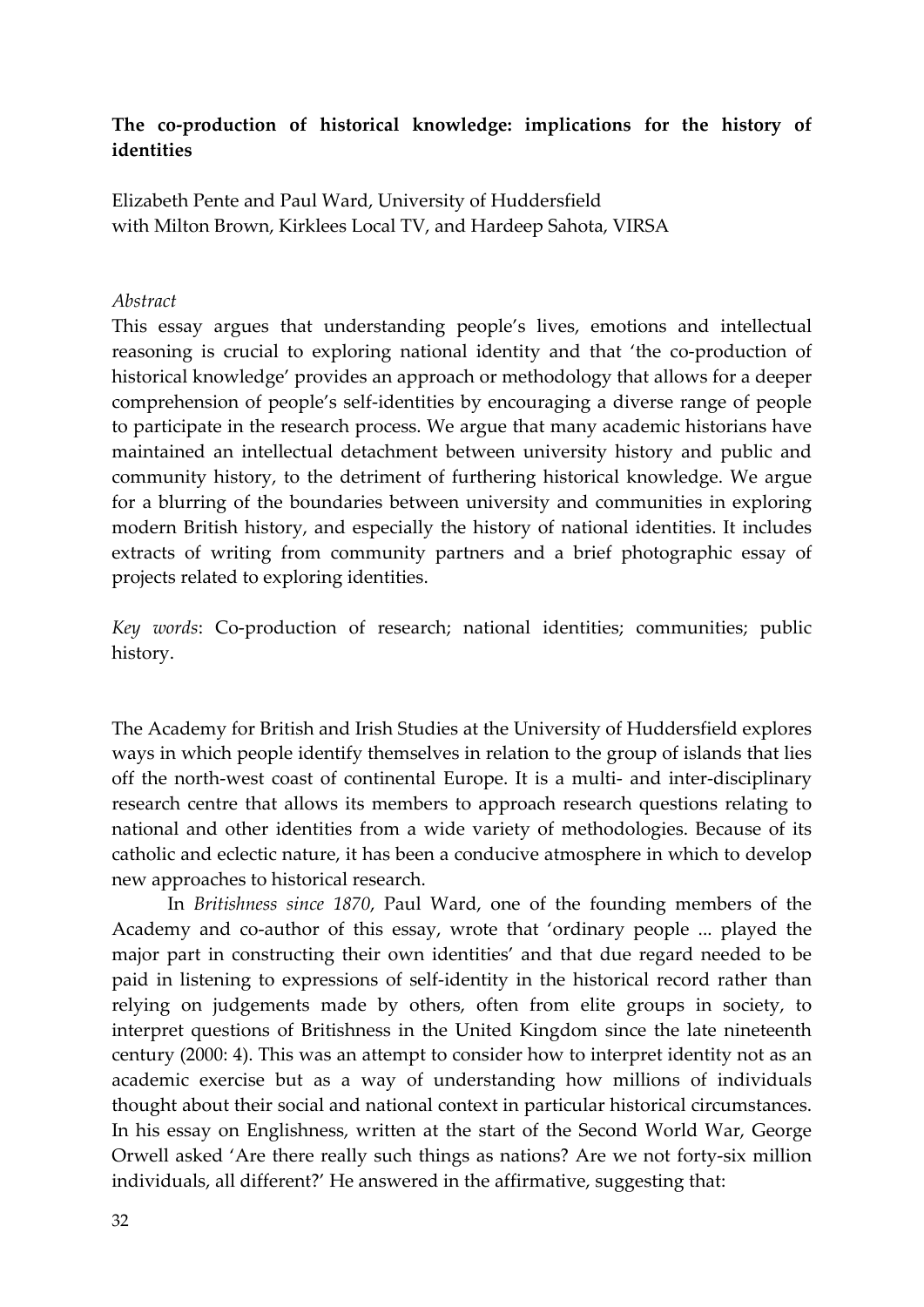The clatter of clogs in the Lancashire mill towns, the to-and-fro of the lorries on the Great North Road, the queues outside the Labour Exchanges, the rattle of pin-tables in the Soho pubs, the old maids hiking to Holy Communion through the mists of the autumn morning – all these are not only fragments, but characteristic fragments, of the English scene.... Yes, there is something distinctive and recognizable in English civilization.... It is somehow bound up with solid breakfasts and gloomy Sundays, smoky towns and winding roads, green fields and red pillar‐boxes. It has a flavour of its own.

(Orwell, 1941)

Orwell was at once trying to disentangle the complexity of national identity *and* to express his own view of what it meant to be English. His view was personal to himself. It rested on his own life, born the son of an imperial civil servant, educated at Eton, his own imperial service in the Burmese police force, his adoption of socialism and journeys through the north of England, his anti-fascist military service in the Spanish Civil War and his desire to see Britain socially transformed in the People's War. Orwell's understanding of national identity—his own and other people's—was shaped by his own experiences and made all the richer for that.

We argue in this essay that understanding people's lives, emotions and intellectual reasoning is crucial to exploring national identity and that the coproduction of historical knowledge provides an approach or methodology that allows for a deeper comprehension of people's self‐identities by encouraging a diversity of people to participate in the research process. We argue that many academic historians have maintained an intellectual detachment between university history and public and community history, to the detriment of furthering historical knowledge, and we argue for a blurring of the boundaries between university and communities in exploring modern British history, and especially the history of national identities.

Co‐production of research, which can be defined at its most basic as research *with* rather than *on* people, is an established part of a number of social and health sciences disciplines. It emerged from the involvement of service users in understanding needs of public service delivery (Gibbons, 1994; Verschuere, Brandsen, and Pestoff, 2012), combined with critiques of academic disability studies, in which activists demanded that academics take seriously the voices of people with disabilities under the slogan 'nothing about us, without us' (Charlton, 2000) and varieties of community-based participatory research and action research, which have been used in social policy, collaborative ethnography, education and social geography among other disciplines.

While History as a discipline has long experience of relationships with the public, it is at its base a discipline resting on individual research, traditionally in archives and libraries, where demands for quiet or silence further preclude collaborative working. Historians sift through hundreds and thousands of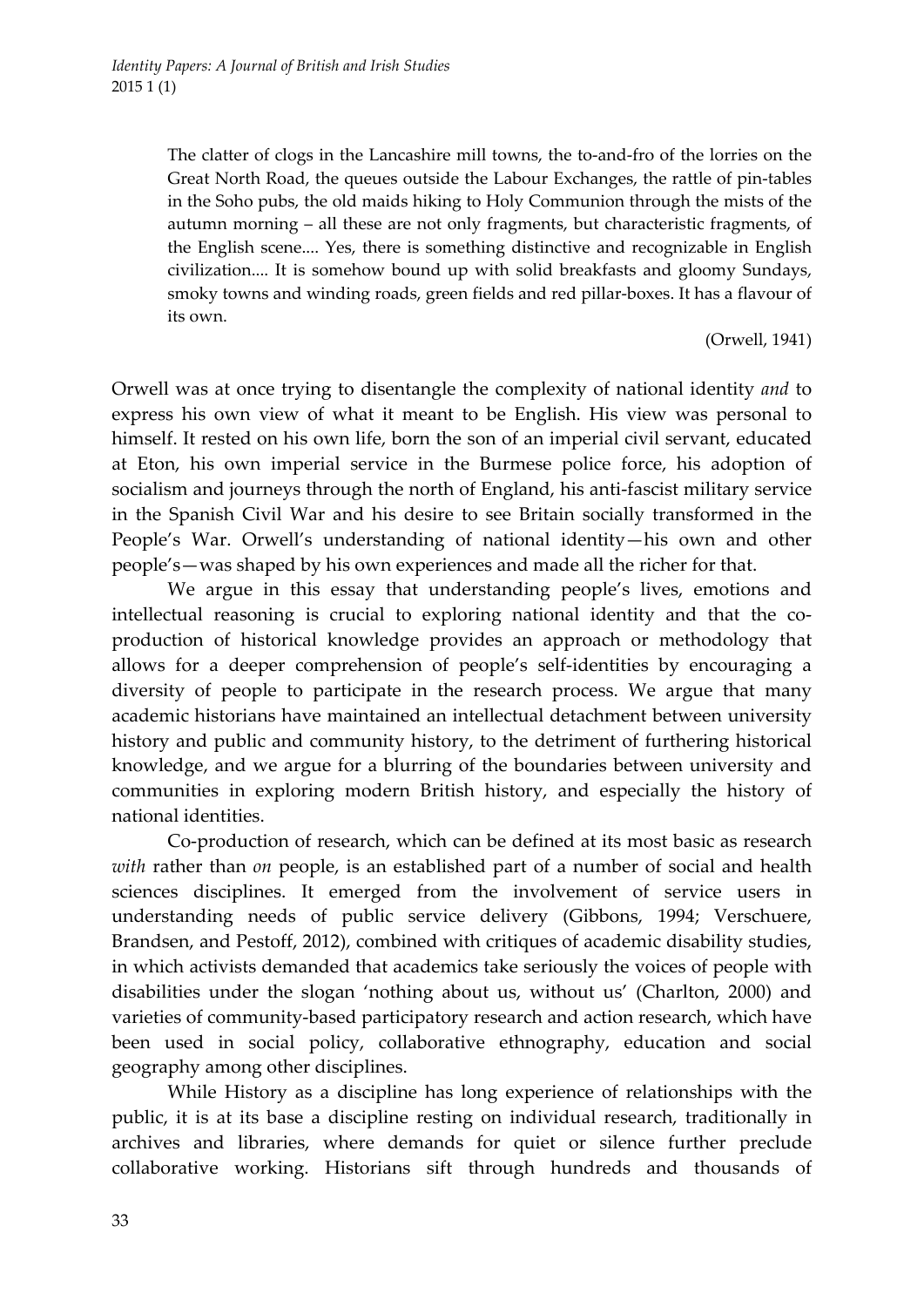documentary sources to reconstruct and understand what happened and why, but they usually undertake this as individuals, as lone scholars, who then publish sole authored books and journal articles. Historians consider that they have a special and individual relationship with the primary source materials of their research. For social scientists, anthropologists, health and other researchers there is a place for 'the public' to engage *with* research because it is based in the present. The primary research data emerges from 'the public' and therefore a direct relationship develops between the academic researcher and the primary sources. Similarly, this relationship applies to oral historians and sometimes contemporary historians, but most historians deal with pasts that are not linked directly to the present, often by sheer temporal distance. This encourages detachment between the process of research and the public, even if public audiences are sought for historical publications. As Christine L. Borgman argues:

in the humanities the image of the 'lone scholar' spending months or years alone in dusty archives, followed years later by the completion of a dissertation or monograph, still obtains. ... When one is groomed to work alone and does so for the years required to complete the doctorate, collaborative practices do not come easily.

(Borgman, 2009)

There have been significant radical initiatives in the history profession, including a democratisation of academic history, which led to the 'history from below' perspective, particularly in social history since the early 1960s and in labour history and women's history. Oral, labour and women's historians operated across the boundaries between academia and community‐based initiatives, considering that working with those they researched could have the effect of empowering people outside the universities, and that history was a method of reconfiguring authority. This resulted in the development of academic journals in the United Kingdom that were intended to include 'amateur' as well as university historians, such as *History Workshop*, *Oral History* and the Bulletin of the Society for the Study of Labour History (now *Labour History Review*) and *Llafur* in Wales. Yet many of these have followed a path to traditional methods of peer review and publication that further strengthen the individualistic tendency of historical research.

Some oral historians theorised such ways of working as 'sharing authority'. In the UK, the Popular Memory Group in the early 1980s considered that the 'history from below' historians were not paying sufficient attention to the continuing imbalance of power and authority in the relationship between universities and 'the people' (Popular Memory Group, 1982). In the United States, oral historian Michael Frisch coined the phrase 'shared authority' in 1990 to describe the dialogical nature of the oral history interview, addressing the issue of authorship of historical stories. He explained that 'The interpretive and meaning‐making process... [is] shared *by definition* [in oral history]—it is inherent in the dialogic nature of an interview, and in how audiences receive and respond to exhibitions and public history interchanges in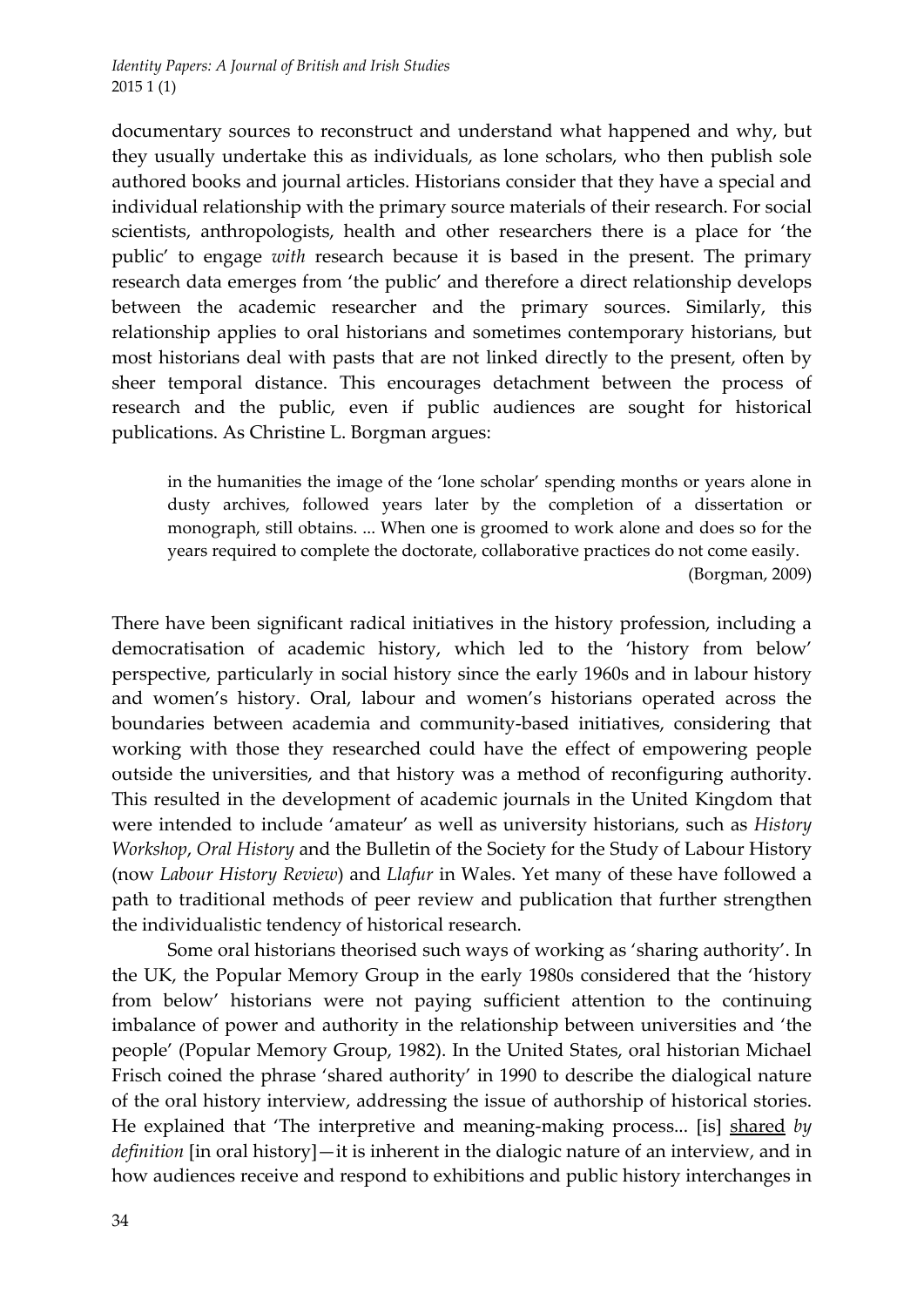general' (Frisch, 2011: 127). Shared authority, in theory, allows the subjects of the research—the interviewees, or narrators, as many oral historians sharing authority prefer to call them—to shape the directions that the research project will take.1

Many of the practitioners of these 'new' histories emphasised their challenge to societal power structures and endemic inequalities, and were and are active in configuring changes in academia. They are, in that sense, citizen scholars, as John Tosh has described nineteenth and twentieth‐century historians, on the one hand engaging in politics themselves through their own actions but also because 'history is a critical resource for the active citizen in a representative democracy' (Tosh, 2008: ix). But the barrier between public engagement with history in its enormous variety of forms and academic history is still discernible and real. There are incursions. The National Archives in 2014 called for citizen‐historians to participate in the analysis and interpretation of hundreds of thousands of pages of First World War diaries 'to reveal the story of the British Army on the Western Front' (The National Archives, 2014). This is an excellent example of 'crowd‐sourcing'—drawing on the resources of large numbers of individuals to undertake extensive tasks—but it also reveals the National Archives' awareness that the centenary is about contemporary Britain's understanding of itself, its articulation of its own multiple identities in response to a major historical event one hundred years ago. The centenary of the First World War is being commemorated by localities, institutions and ethnic groups and the commemorations will reveal myriad ways in which people are connected to the past before they were born. Such groups are in a good position to undertake research in collaboration with university academics to understand the impact of the centenary on British society and identities in the early twenty‐first century. This was recognised by the Arts and Humanities Research Council (AHRC), working in partnership with the Heritage Lottery Fund, when they funded coordinating centres for the centenary based in universities, demanding that 'a significant proportion of ... [funded] activities should involve researchers and community groups in the coproduction of research' (AHRC, 2013).

This is a very public history and shows the way in which co-production as an approach to academic research has been making inroads into the arts and humanities generally and into the study of the past. The First World War coordinating centres were just one of a number of grant opportunities from the AHRC that emphasise co-production as a methodology. The cross-research council Connected Communities programme places the methodology at the core of its mission, exploring the interaction between universities and 'community partners' in the pursuit of new knowledge (AHRC, n.d. a. and AHRC Leadership Fellows, n.d.).<sup>2</sup> But historians so far are not fully engaged with the co-production approach and many of them are just finding their way. As yet, there has not been a connection between the literature on 'shared authority', public history and what might be called 'archival history' (but see Kean, 2010). To some, co-production seems to be 'community history', which as Alison Twells has argued: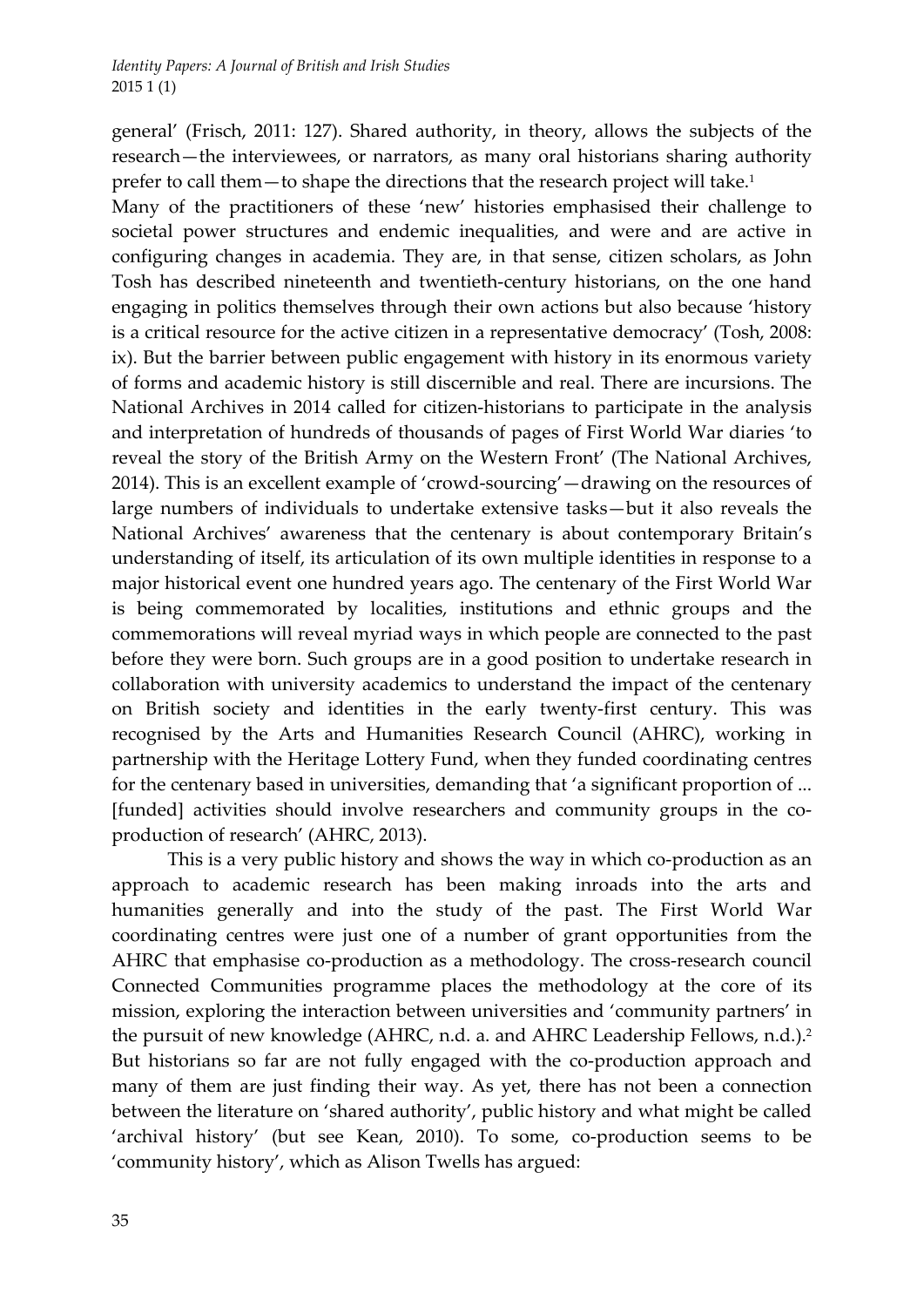shares with local history and heritage a potentially fraught relationship with academic history. All three are sometimes seen by professional historians as amateurish, insufficiently rigorous in respect of method and lacking in contextualisation regarding content; they suffer dismissal as a set of stories with little reference to a broader national history.

(Twells, 2008)

Nonetheless many historians are engaging with community groups and other partners external to universities in research collaborations and it can be considered that the co‐production of historical knowledge involves the analysis and interpretation of primary sources in such collaborations. The co-production of historical knowledge operates in terms of partnership between academically-trained historians and public groups or individuals, who bring expertise borne of experience and emotion, to undertake systematic historical research using primary source materials. Such research can be guided to reach appropriate levels of originality, significance and rigour, and is then communicated publically in a variety of forms, including peer‐reviewed outputs. It is more than university historians engaging in the dissemination of their own research findings—co‐production also involves active engagement at the stages of analysis and interpretation, and ideally in the design of the research project.

\*\*\*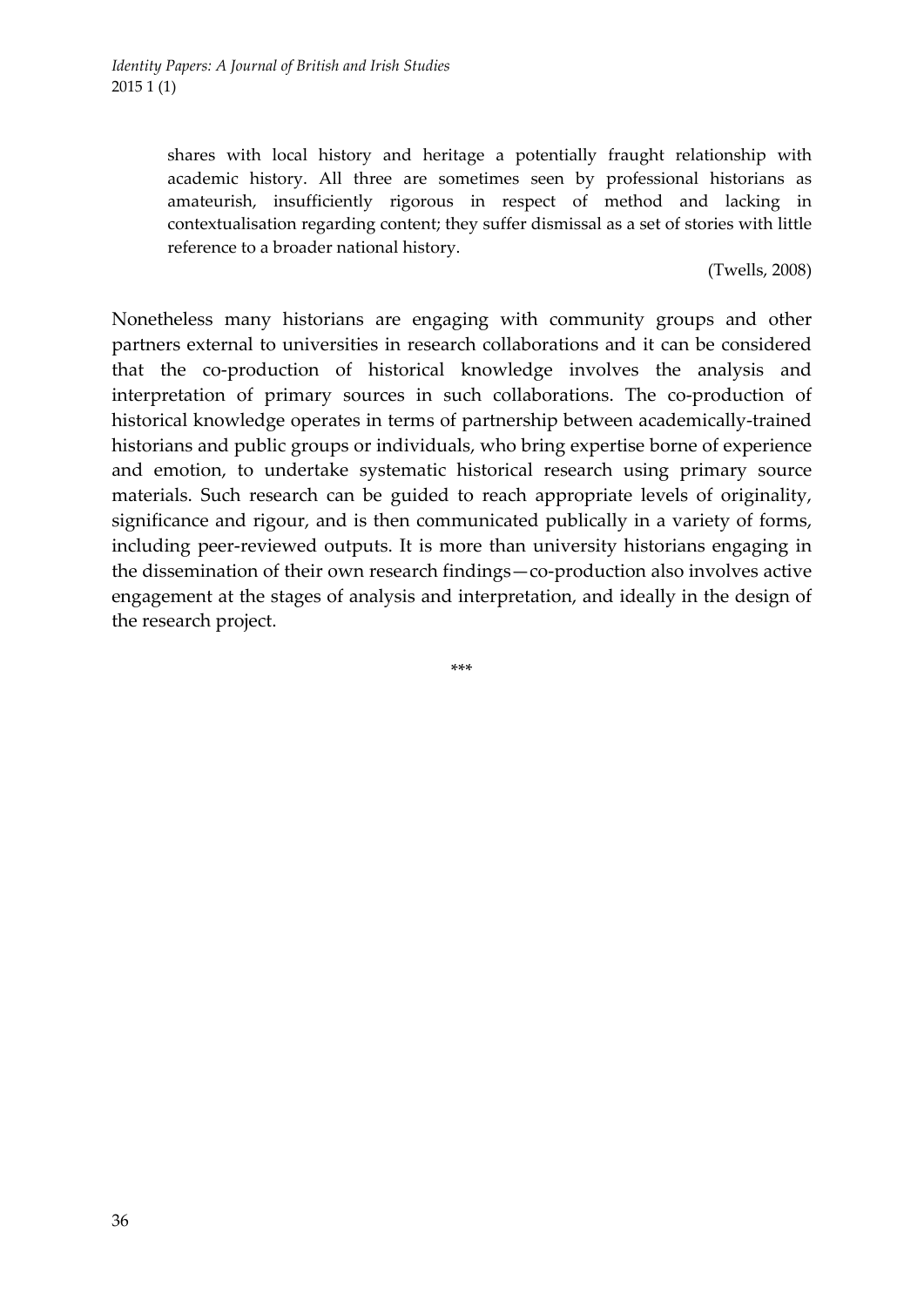# *An interlude: co‐production of historical research at the University of Huddersfield*

The following photographs spotlight a few of the collaborative research activities undertaken by historians and other academics. As a department, History at Huddersfield puts public engagement, partnership working. and co-production at the heart of its research activity and participates in research centres such as the Academy for British and Irish Studies to support multi- and inter-disciplinary approaches to co-production. Other projects include working with people with learning disabilities and mental health issues to tackle stigma, working with communities to explore their archaeological heritage, and working with charities such as Save the Children to understand humanitarianism.

Figure 1. Sound System Culture exhibit on display at the Tolson Museum, Huddersfield, October 2013. Sound System Culture is a community arts and heritage project that documents the lives and experiences of those who were involved in Huddersfield's reggae sound system culture. Led by Mandeep Samra and Let's Go (Yorkshire), it was community designed and supported by academic staff and PhD students, who joined the project at its dissemination stages. Sound system culture flourished in the UK as a result of the mass immigration of Caribbean people to Britain in the post-war period. The project involved several phases including the collection of oral histories, development of a photographic exhibition, production of a book and a film, and interactive sound installation built by Paul Huxtable of Axis Sound.

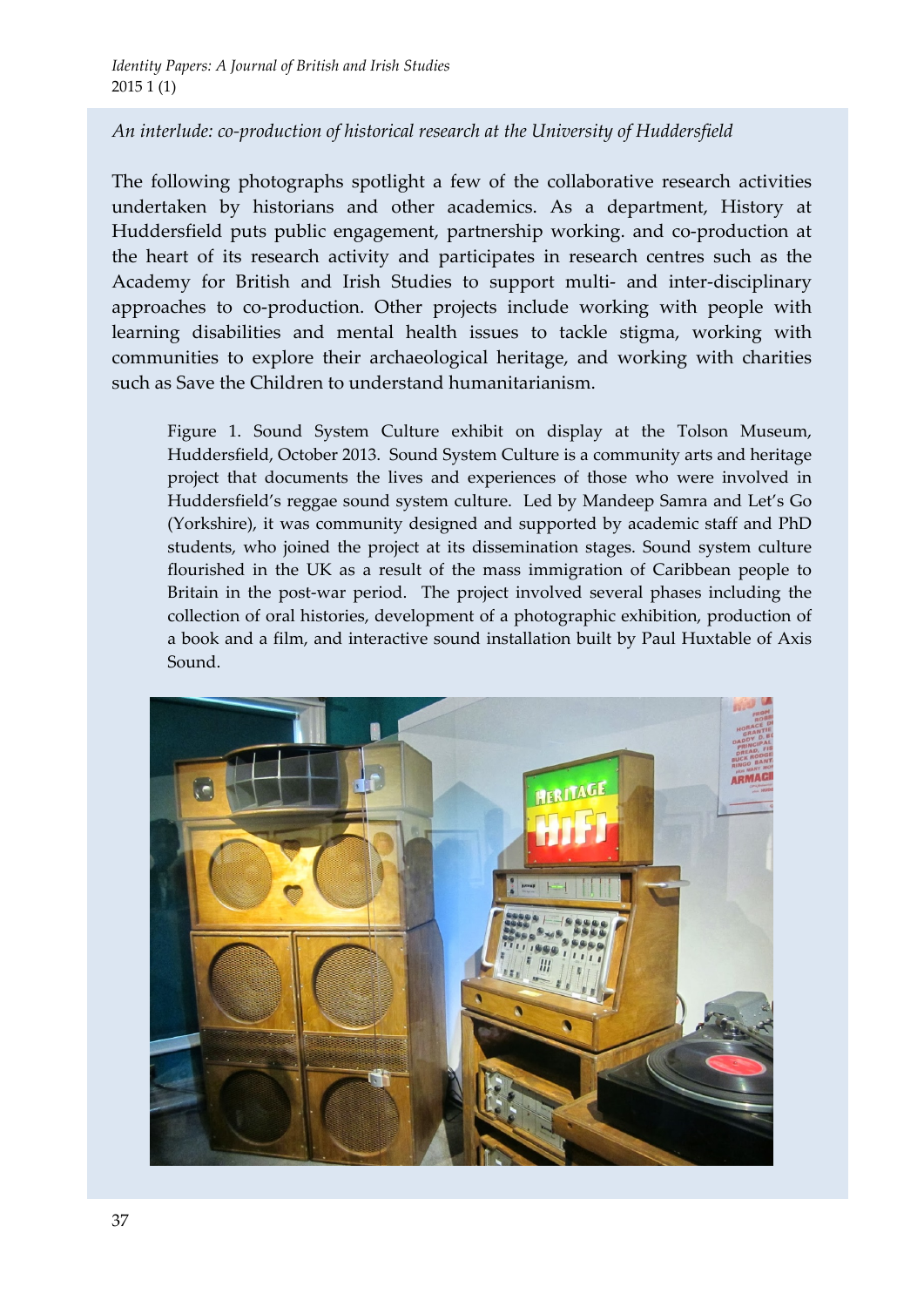Figure 2. Attendees at the Sound System Culture Exhibition launch at the Tolson Museum. Over 70 people attended the event. The exhibition was curated by Mandeep Samra and was based on the collection of more than 30 oral histories with members of the community and hundreds of photographs.



Figure 3. Developing the Sound System Culture exhibition layout at the University of Huddersfield, March 2014, as part of the University's Research Festival. A group of postgraduate researchers worked together with Mandeep Samra to co‐curate an exhibition of the Sound System Culture project at the university. Students helped select photos from the project collection of both donated historic material and contemporary photographs documenting the project's evolution. Students helped determine the layout and utilized University resources to produce enlargements of the photographs for display.

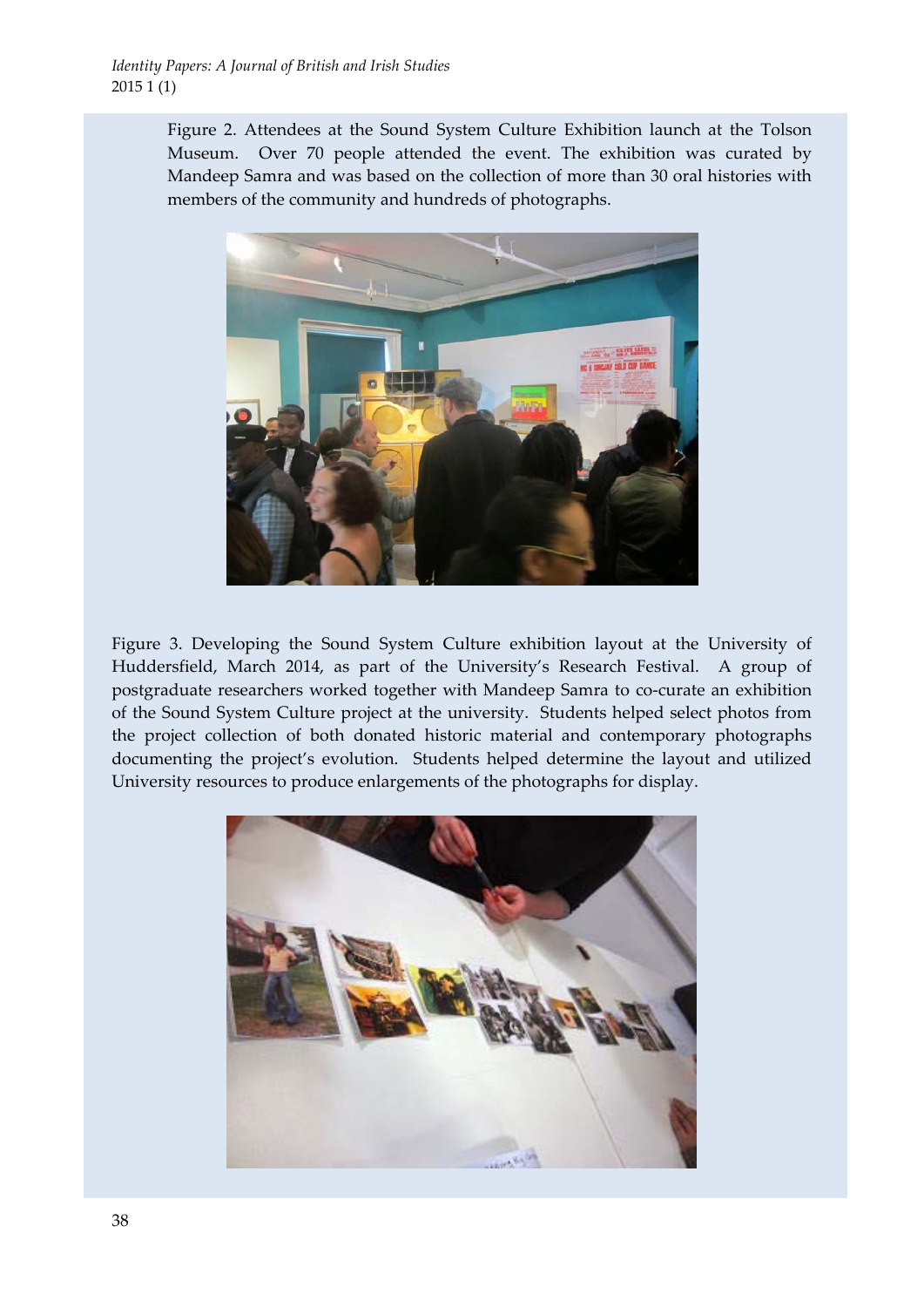Figure 4. The Hepworth Wakefield is one of many community partners participating in Imagine: Connecting Communities Through Research. The gallery engaged in a collaboration with young people in Wakefield to imagine the future of the city by examining its past and present through exploring landscape art. A further co-produced project will involve the use of artwork and oral histories to explore and help enhance understandings of civic identities in the context of regeneration. This project has been initiated at the University but seeks to develop co‐production through involvement in public events at the gallery.



Figures 1–4, Elizabeth Pente

Figure 5. Bhangra Renaissance is a Heritage Lottery funded project, with a vision to celebrate Panjabi heritage to preserve the future. It focuses on the origins of the dance form of Bhangra and its impact on the identity. VIRSA (which means heritage in Panjabi) is a community group made up of young volunteers who conduct research, practice and celebrate the heritage of South Asian Arts in Kirklees. The University has provided financial and intellectual support to the project, which emerged from a Masters of Arts by Research thesis undertaken by Hardeep Sahota, the project's leader. An extract of the book is included as part of this article.



© Tim Smith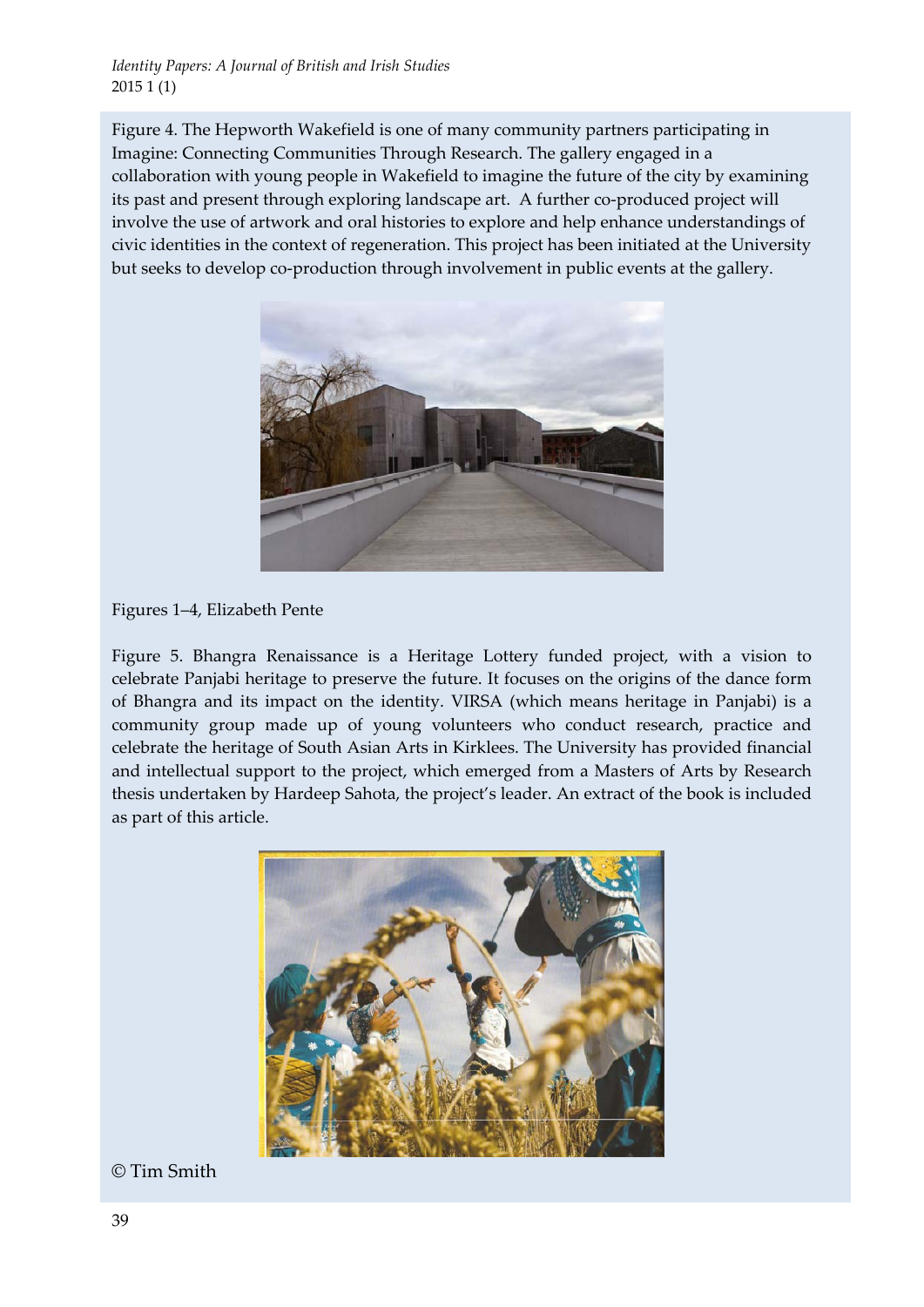*Co‐production has the potential to expand understanding and experience of people's pasts.* 

In other disciplines it has been recognized that this is a necessary response to criticism that:

research conducted in communities often fails to meaningfully include communities in its design and undertaking. Co‐production is now also perceived as a solution to an argued 'relevance gap' in research and to the demands of 'impact'. Co‐production in research aims to put principles of empowerment into practice, working 'with' communities and offering communities greater control over the research process and providing opportunities to learn and reflect from their experience.

(Durose et al. 2011: 2)

Historians have also identified a relevance gap for their discipline and a variety of solutions have been offered. *History and Policy* in the UK 'publishes high quality historical research freely accessible online and creates opportunities for historians, policy makers and journalists to connect. We do this to demonstrate the relevance of history to contemporary policy making and to increase the influence of historical research over current policy' (History and Policy). In the United States, Jo Guldi and David Armitage, the authors of *The History Manifesto*, published on open access, have argued that 'short-termism' has undermined the influence of historians and that providing histories of the *longue durée* (the long term) will enhance the relevance and influence of history and historians in addressing at least some of the major issues facing the contemporary world (Guldi and Armitage, 2014).

History & Policy and *The History Manifesto* remind us very much of the Fabian Society in late nineteenth century Britain, which sought to change society through being 'a fact-finding and fact-dispensing body' aimed at policy-makers rather than the people. An alternative approach, based on 'cultures of democracy', is being developed in Modern British Studies at the University of Birmingham, where it is intended that the relevance gap will be addressed through:

new forms of public engagement and democratic participation through an ongoing programme called Witnessing Britain. Rather than provide another platform for social and political elites, these events will enable conversations about the everyday experiences of social, cultural, political and economic change that have defined modern Britain.

(Modern British Studies @ Birmingham, 2014)

This approach is very welcome and is resulting in valuable conversations such as the 'Connecting Histories—Voices Past and Present' events at the Library of Birmingham, which seeks to 'share information about present work, activities and possibilities; and to think ahead towards the kinds of activities we would like to see in the city and how we want to see the city develop as a place to live, to work and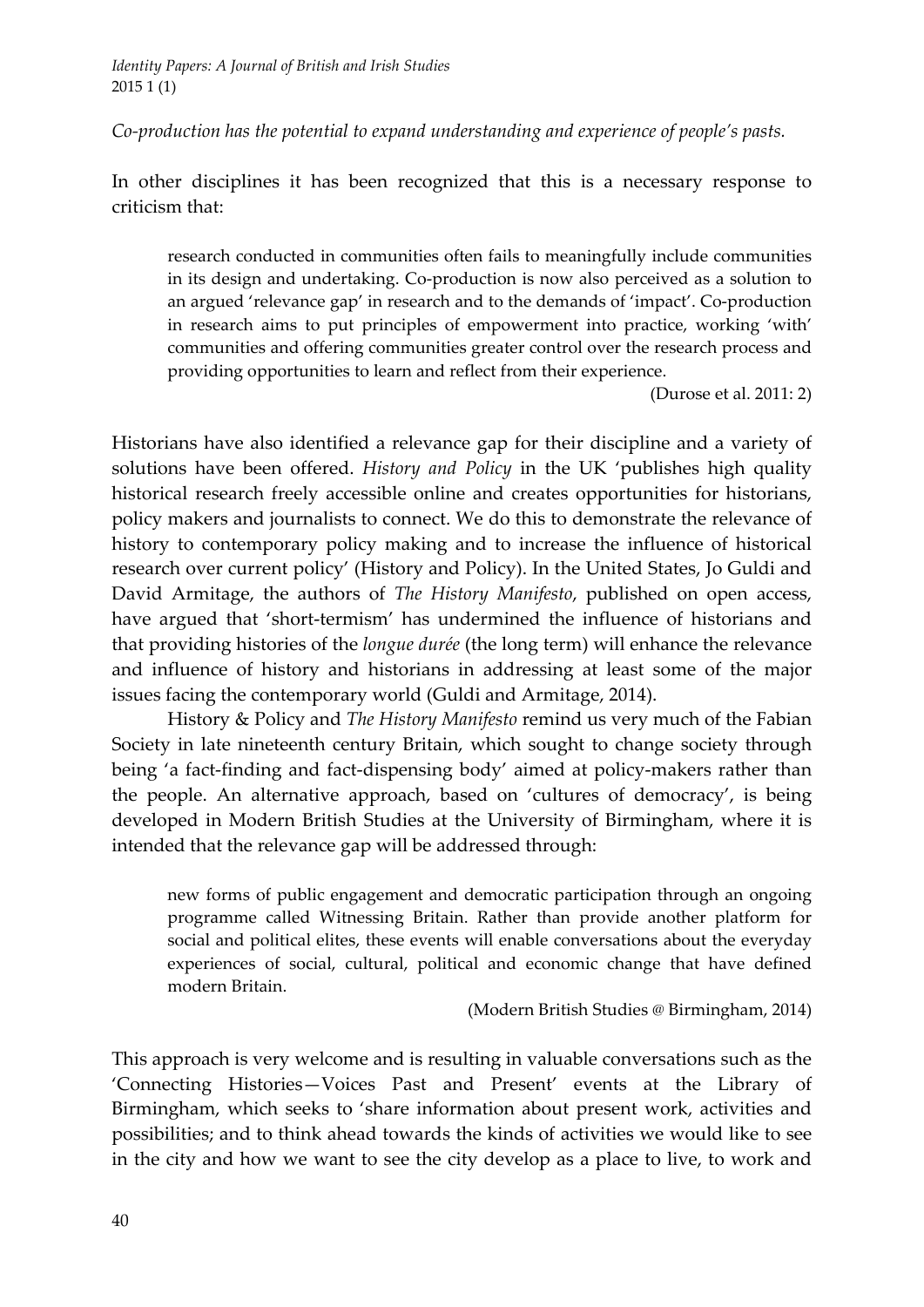seek inspiration in, through its heritage and history, and by sharing and increasing our knowledge about the city and the groups and localities that comprise it' (Library of Birmingham, 2014 and Mohammed, 2014).3

Such events are designed to ensure that the multicultural nature of Birmingham is represented in histories of Britain. Linda Shopes has suggested that there are mutual benefits in the collaboration entailed in sharing authority:

working with a community group to develop a public history project or program is complicated and at times contentious. Although oral history provides outstanding opportunities to democratize the practice of history—to 'share authority' ... as interviewer and interviewee, scholar and community work together to understand the past, in practice the process requires negotiation, give‐and‐take, and considerable goodwill. Scholars do not get to exercise critical judgment quite so forcefully or conform to current historiographic thinking quite so deftly; laypeople do not get to romanticize the past quite so easily.4

(Shopes, 2002: 597)

Negotiations like these are certainly needed but co-production addresses the deeper underlying issue of the chronic underrepresentation of black Britons in higher education, highlighted by 'Connecting Histories' in Birmingham and the What's Happening in Black British History? (#WHBBH) initiative by Miranda Kaufman and Michael Ohajuru (Ackah, 2014).<sup>5</sup> Co-production of historical research does not address this fundamental structural problem, but sustained collaborative work, with high quality research outputs, provides a way of ensuring that British historiographies are informed by and engage with Black British and other marginalized histories, while at the same time empowering communities with the research skills that underpin evidence‐based political argument. As James Green has argued, 'Historical narratives can do more than redeem the memory of past struggles; they can help people think of themselves as historical figures with crucial moral and political choices to make, like those who came before them' (Green, 2000: 11).

\*\*\*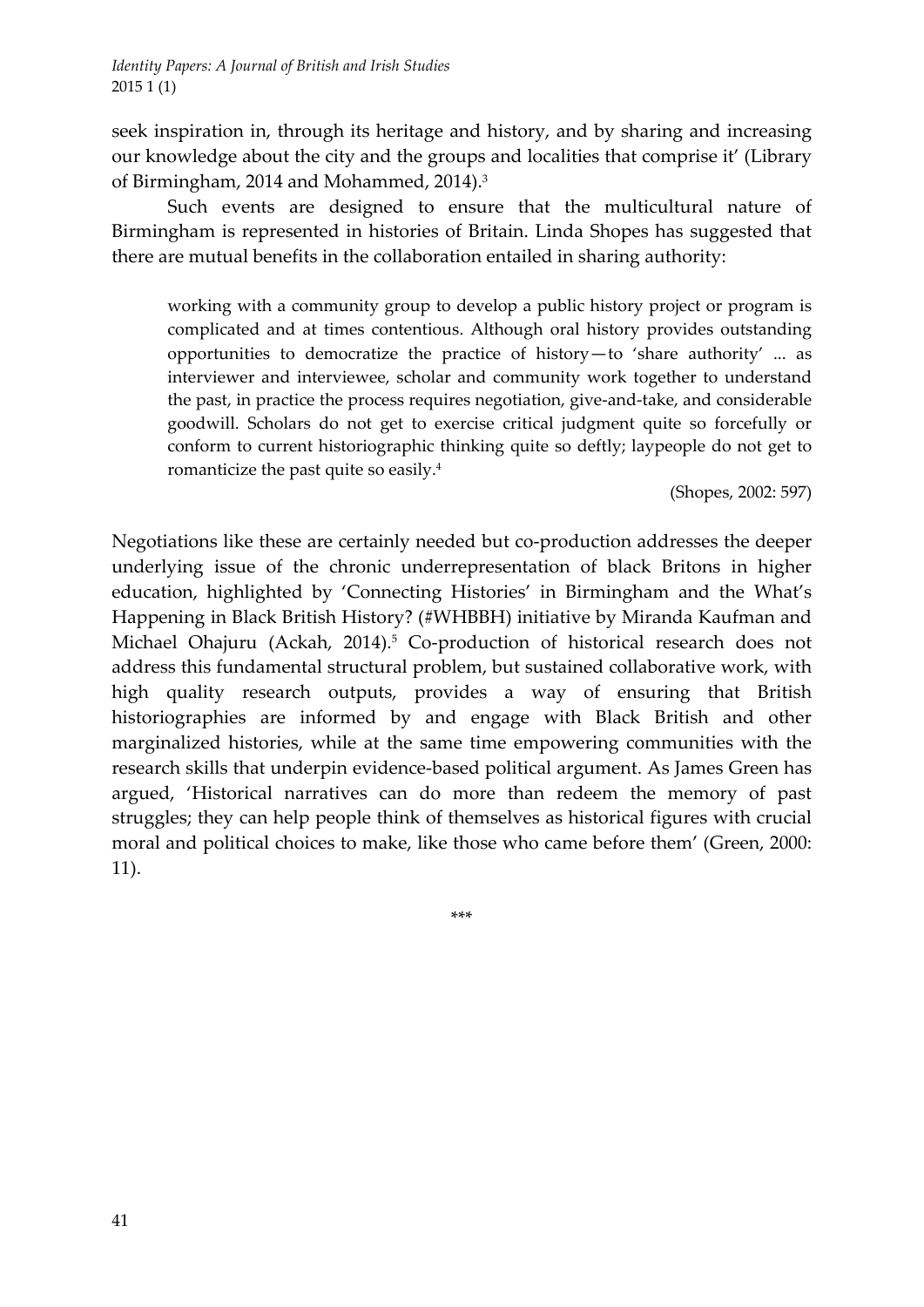## *VIRSA – Celebrating our past, preserving our future*

## Hardeep Sahota

Bhangra Renaissance is a Heritage Lottery funded project, which focuses on the origins of the dance form of Bhangra and its impact on the identity and shared heritage of participants in Kirklees and across the region. VIRSA (which means heritage in Panjabi) is a community group made up of young volunteers who conduct research, practice and celebrate the heritage of South Asian Arts in Kirklees. It works with a range of services from the museums, libraries, local schools, colleges and University of Huddersfield. The project included an exhibition, a series of dance performances, and an academic symposium at the university. Hardeep Sahota, the project's coordinator, also wrote a book. Here he explains the motivation behind the project and its meaning in relation to identities in the United Kingdom:

*Touching the ground to honour Mother Earth they evoke the spiritual essence of their fertile land that has bestowed abundant harvests.* 

*The fields of golden wheat witness theʹ steady regal pace of the dancers, as they slowly Gather speed*

*As fine dust is raised high into the air, dancers begin to move with exploding vibrancy, energy and zeal. Their costumes Are myriad colours with intricate embroidery That shimmers in the heat of the India Sun. The thundering sound of the dhol drum being played resonates through every kernel of the body. These are Bhangra dancers from the land of the five rivers, the Panjab.*

These are the visions in my mind's eye, evoking my cultural and spiritual heritage, when I touch the floor before any Bhangra dance performance. I am an artist and active practitioner of the art form of Bhangra, which has formed an integral part of my life and my identity. Bhangra has a multi‐layered history, and has evolved in modern times to form a crucial element in most Panjabi social interactions. The dance has both physical and emotional benefits, as it promotes fitness, reduces stress and gives enjoyment. Through Bhangra, spirituality can be expressed; through Bhangra, sexuality can be expressed. It is a natural, earthy dance with warrior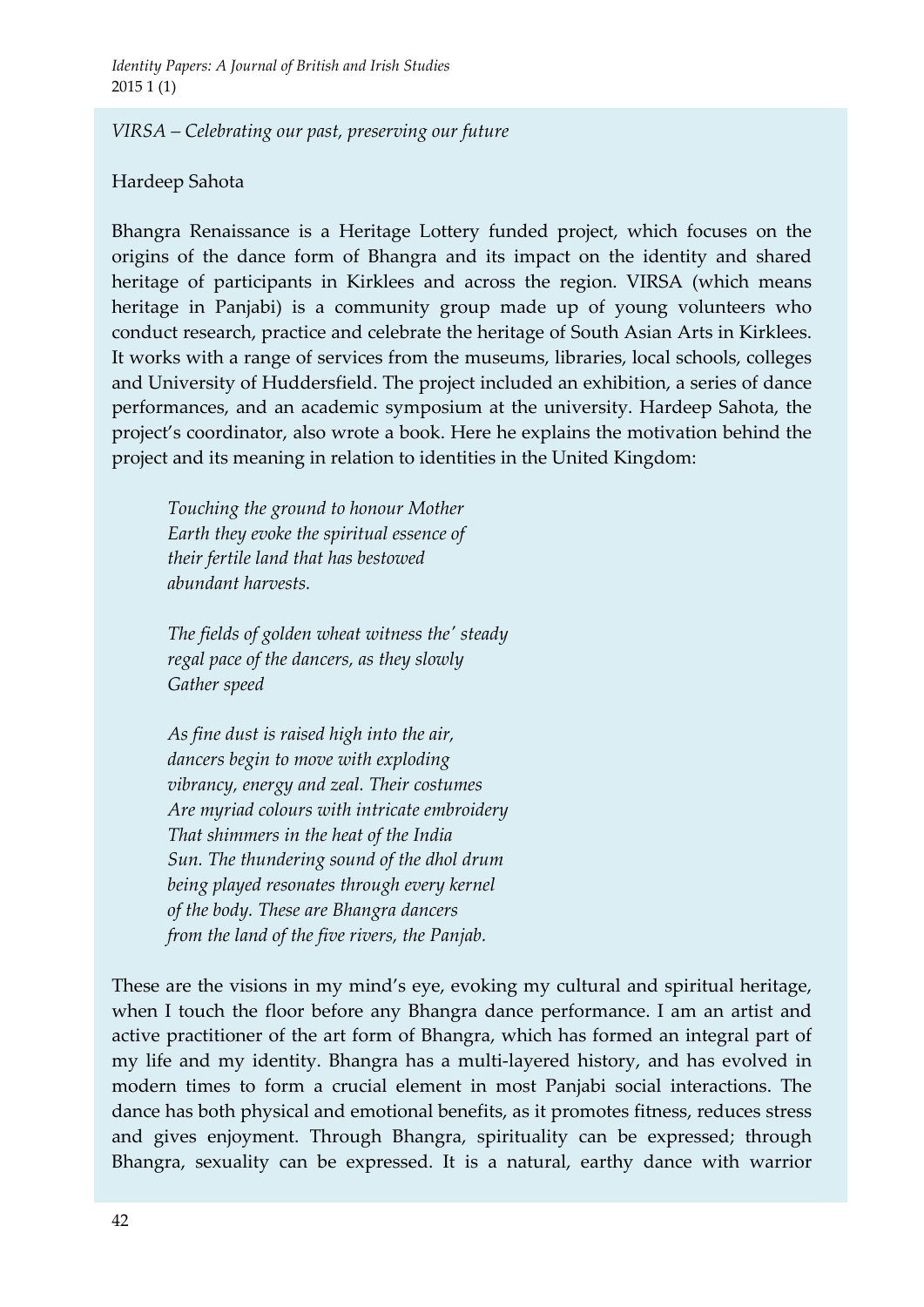rhythms that seduce the dancer and the audience. Bhangra is being able to shed your inhibitions completely, to move to the music without any hesitation, not thinking about a particular move. At best a dialogue through body movements is achieved; it becomes instinctive, spontaneous and interactive. Gesturing through Bhangra moves with fellow dancers inspires a connection with them, and for me, personally, the realisation of a connection to a higher spiritual plane.

What is Bhangra? There have been many explanations suggested to me throughout my life, but as a second generation British Sikh I have to look back at my childhood, to the music and dance of the time which formed my ideas of Bhangra. Research suggests that the release of Malkit Singh's *Gur Naal Ishq Mitha* in 1986 was one of the defining moments in contemporary Bhangra. The first sound on this track is a pulsating dhol beat; this sound defined the way Panjabi music would move forward in the UK and the Bhangra industry worldwide for future generations. Malkit Singh emulated the sounds of the Panjabi harvest and presented different strands of music, cultural and oral traditions. What we know of Bhangra came together at this point; but the story behind Bhangra's renaissance runs much deeper than this. It's not just about music and dance. We need to look at the fundamental elements that were synthesised to create what is termed 'Bhangra' by the Hindus, Muslims and Sikhs of the South Asian diaspora. Exploring the historical, spiritual, academic and secular components of the Panjab, as well as how the language evolved, we may head towards a better understanding of Bhangra.

Sahota, H. (2014). *Bhangra: mystics, music and migration*. Huddersfield: Huddersfield University Press. Further information about the project is available at http://www.virsa.info/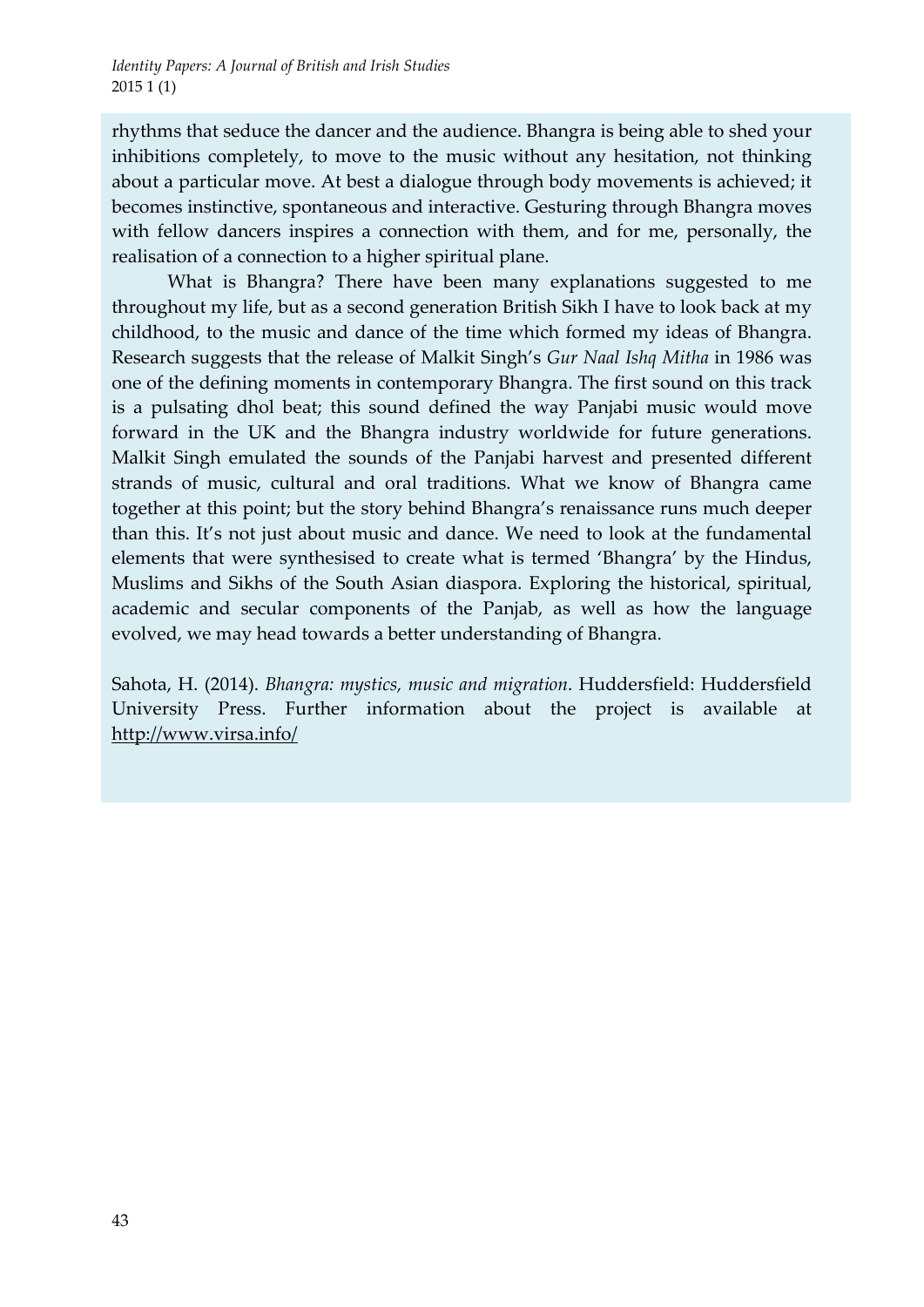*Collaboration and co‐production also engage academics with the history that goes on outside universities.* 

Benjamin Filene, writing about the United States, points out that:

History is thriving in popular culture—on TV, in films and novels, online, and in people's living rooms. If interest in the past is booming while museums and sites are struggling, we need to reassess. Perhaps we in museums have focused too much on what we think people need instead of what they want. What drives outsider historians?

(Filene, 2012: 14)

Faced with a potential fall in application numbers to university history courses in the United Kingdom, a co‐productive approach to research, a response to 'the market' for history, may well ensure that History courses become relevant and useful. Green argues that unless scholars 'engage in social struggles, they risk indulging in obscure discourse that has "no echo outside the academy since the critics have no material ties to people, parties and movements outside"' (Green, 2011: 4. Green is quoting Michael Walzer).

This is about embedding impact in the project from the outset, thinking about how the research has public utility. Clearly, there is some potential for 'user-inspired research' to come into conflict with academic freedom and autonomy but we are not suggesting a commercial model for co-production. It is the individual expertise of the historian in their chosen area of research that is of value to most collaborators. Indeed, we would argue that co-production allows historians to spend more time with their research, conducting a longer conversation about it, developing it, improving it, and seeing through the consequences of the research *after* publication. Furthermore, public collaboration in the research process may well have the effect of giving a mandate to historical research and therefore making it more likely that policy‐makers listen to the voice of university historians.

There are, of course, many different models of collaboration and coproduction. Steve Martin has examined modes of co-production that involved practitioners at different stages of the research process, sometimes at only one or two of the stages or the throughout the entirety of the process. He identifies a range from 'low levels of involvement by practitioners, for example as the providers of data or passive recipients of research findings' to projects in which 'practitioners play an active role in commissioning, overseeing and learning from studies' (Martin, 2010: 211. See figure 6). Similarly, the nature of the external co-producer is likely to vary enormously, from major cultural institutions to grass‐roots organisations. The AHRC Collaborative Doctoral Award programme tends to provide support for relationships with large institutions given that the scheme requires a co-supervisor in the partner institution, but provides clear examples of PhD students acting as intermediaries between universities and external partners (AHRC, n.d. b).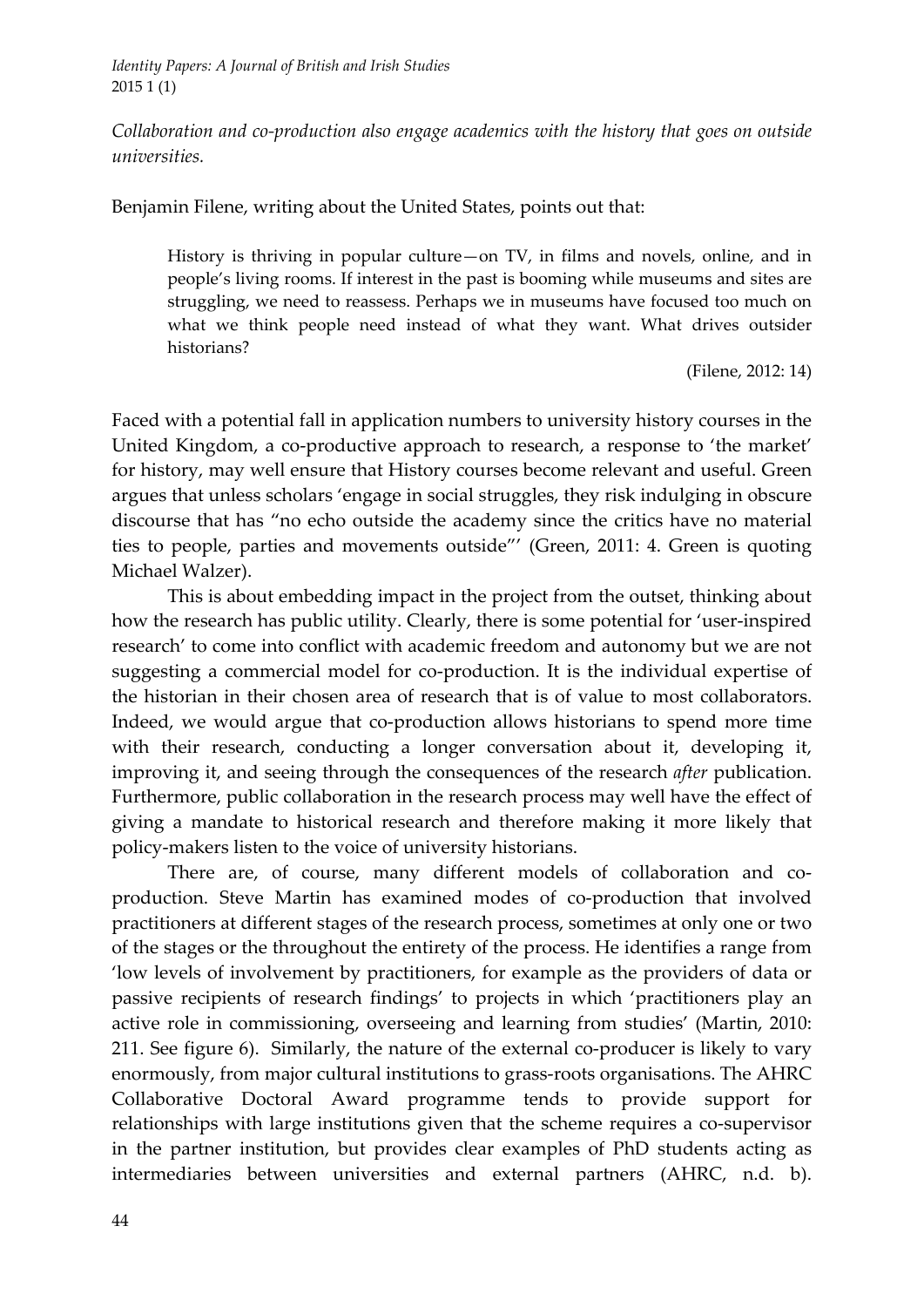Collaboration is highlighted as a defining element in practicing *public* history but even such organisations as the National Council on Public History beyond noting that the 'collaborative approach inspires regular debates about a role for "shared authority" and the proper place for the "professionalization" of local history,' provides few guidelines on how collaboration should occur (NCPH n.d.). We suggest that it is liberating to recognize that there is not an ideal type of coproduction and that the process can be 'defined in the doing' with success measured incrementally.

|                    |                          |                     | <b>Design</b>             |                              |               |              |                      | <b>Evidence gathering</b> |                        | <b>Analysis</b> |             | <b>Dissemination</b>      |  |
|--------------------|--------------------------|---------------------|---------------------------|------------------------------|---------------|--------------|----------------------|---------------------------|------------------------|-----------------|-------------|---------------------------|--|
| <b>Utilisation</b> | Academic<br>independence |                     | <b>Initiation</b>         | Scoping and<br>specification | Commissioning | Methodology  | Literature<br>review | Data<br>gathering         | Processing<br>evidence | Reporting       | Publication | Learning                  |  |
|                    |                          | Informant           |                           |                              |               |              |                      | x                         |                        |                 |             |                           |  |
|                    |                          | <b>Recipient</b>    |                           |                              |               |              |                      | x                         |                        |                 |             | $\boldsymbol{x}$          |  |
|                    |                          | <b>Endorser</b>     |                           | X                            |               |              |                      | $\boldsymbol{\mathsf{x}}$ |                        |                 |             | $\boldsymbol{\mathsf{x}}$ |  |
|                    |                          | <b>Commissioner</b> | X                         | X                            | X             | X            |                      | x                         |                        |                 | x           | X                         |  |
|                    |                          | Co-researcher       | $\boldsymbol{\mathsf{x}}$ | $\boldsymbol{x}$             | $\mathbf{x}$  | $\mathbf{x}$ | $\mathbf{x}$         | X                         | $\mathbf{x}$           | $\mathbf{x}$    | X           | $\boldsymbol{\mathsf{x}}$ |  |

Figure 6. Modes of co-production of research identified by Steve Martin (2010)

The digital age adds many new possibilities for co-production as the NCPH note:

As with public scholarship in general, digital technologies play an increasingly important role in the work of public historians, creating new spaces where they share their work and encounter fresh and varied audiences.

(NCPH, n.d.)

Beyond ways to share work and encounter new audiences, digital technologies allow for public input as well, extending the possibilities of crowd‐sourcing and collective interpretation. The 2014 conference of the International Federation for Public History addressed this theme exploring the on‐going revolution that digital technologies create in the field of public and academic research (IFPH, n.d.).

Many academics have concerns that participation in the research process by outsiders will not produce the highest quality research outputs and that while there are certain historical possibilities in co-production they tend to be as later outcomes after publication. Co‐production, some think, is better linked to co‐curation of museum exhibitions, for example. But again it is possible to learn from the ways in which museums operate. For example, Manchester Museum ran a programme called 'Collective Conversations,' which they describe as 'an ongoing, award‐winning way of working … based on notions of creating intercultural dialogue through developing an expanded "community of interpretation," and negotiating the interpretation of the museum's objects' (Lynch and Alberti, 2010: 19). Academic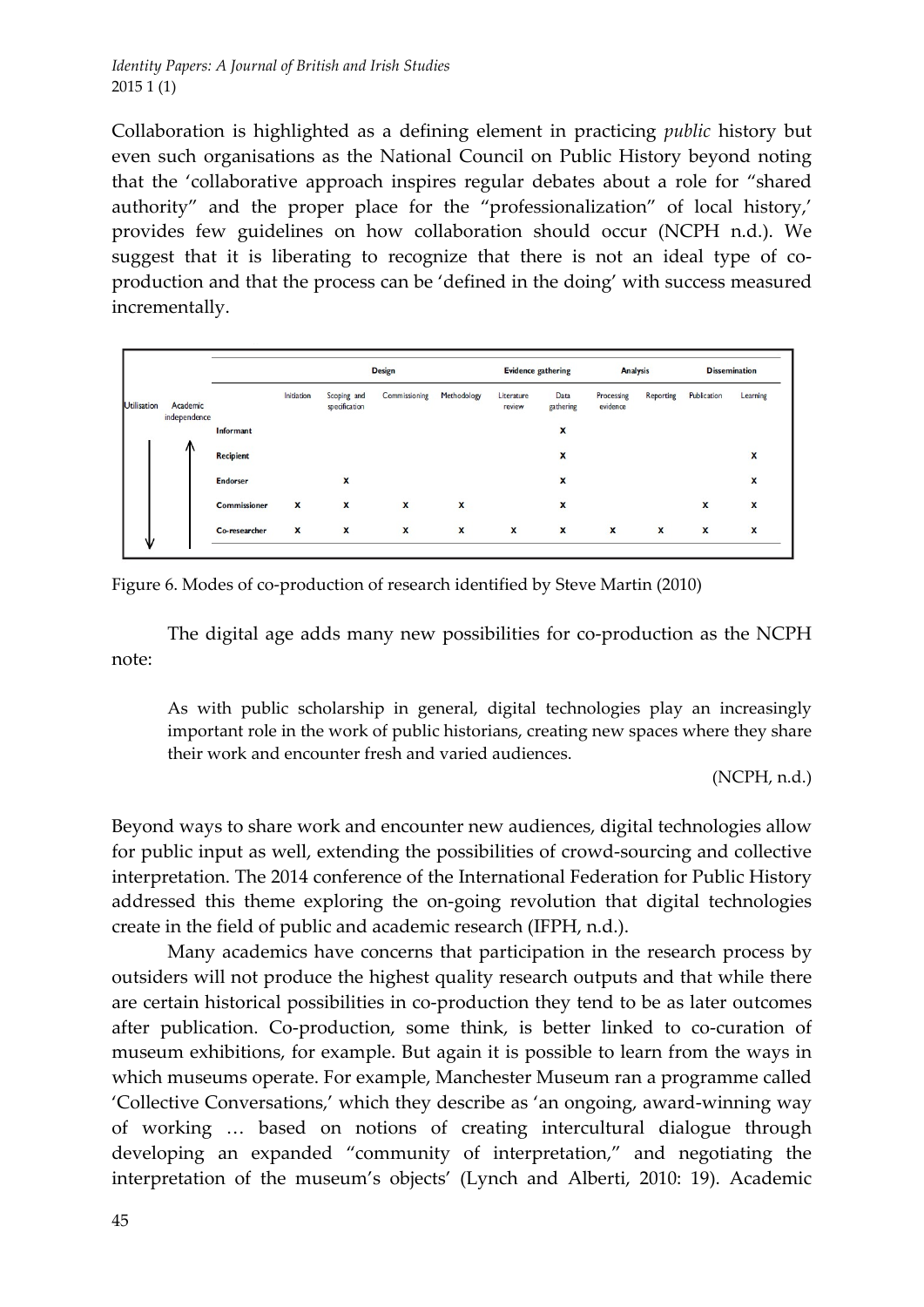historians could consider how such 'communities of interpretation' might operate in advance of writing and publication. If many museums think that community engagement enhances the quality of exhibits, then historians might explore how similar processes might enhance the 'originality, significance and rigour' of research outputs. For a more cautious approach it is again possible to learn from oral history. Lorraine Sitzia suggests that 'it is important to realize that many products are possible from one project, and perhaps embracing this concept frees us from the inevitable restrictions that come with shared authority' (Sitzia, 2003: 99). In this way, historians can still produce academic single authored monographs and journal articles, but also produce other outputs in collaboration with their partners. Nonetheless, we are seeking to explore ways in which peer‐reviewed academic outputs can be co-written, considering that this is important in ensuring fair distribution of power and authorship.

\*\*\*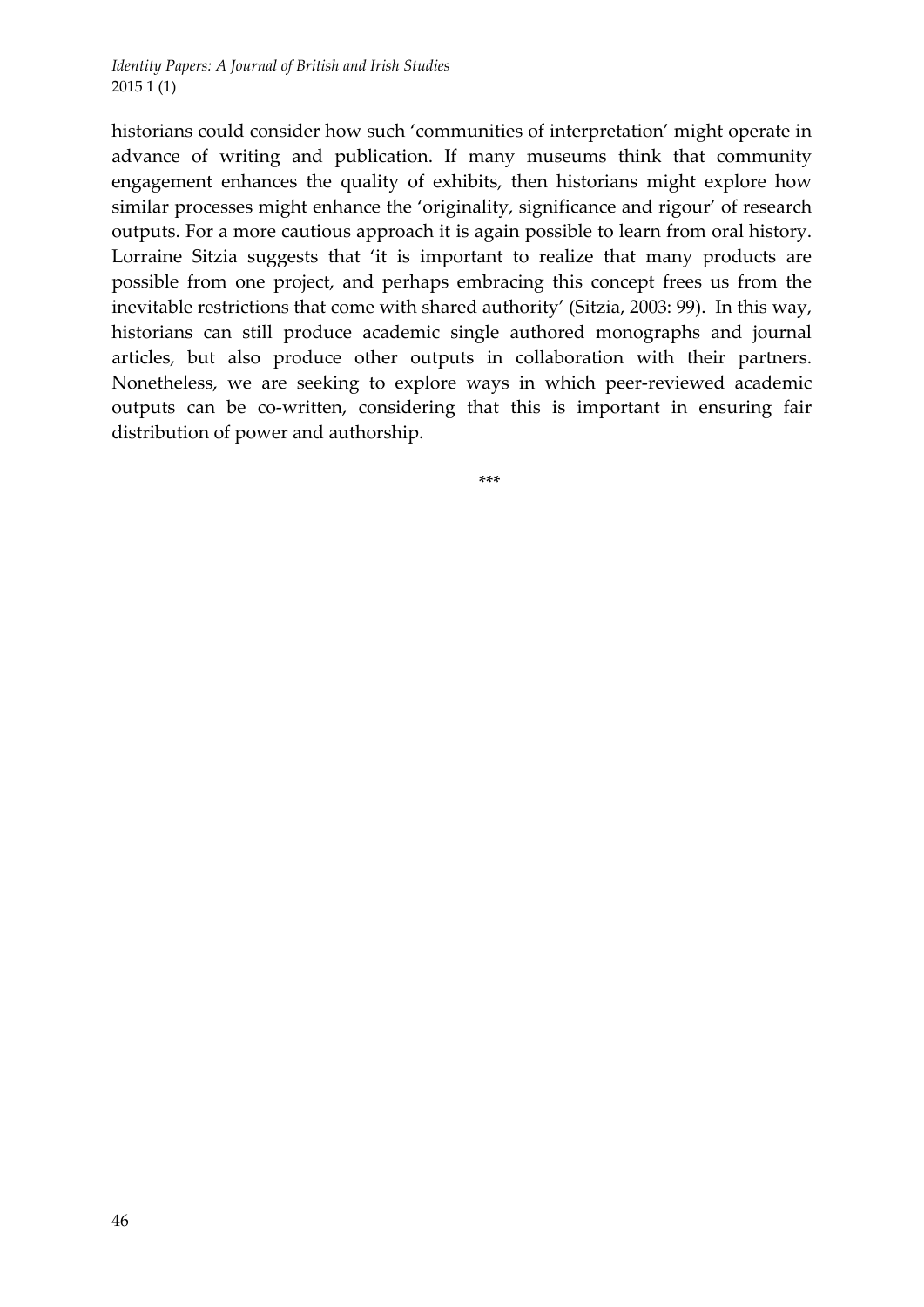# **Proud to say I am Black and British?**

### Milton Brown

*The following passage is from an unpublished piece of autobiographical writing in which Milton Brown, chief executive of Kirklees Local TV, discusses aspects of his life and their impact on his sense of identity. Milton has established Kirklees African Descent Community Media Productions to explore histories of immigration in West Yorkshire in partnership with the University of Huddersfield.* 

My father and mother migrated from Jamaica in 1960 and 1961 respectively. I was born in October 1961 at Huddersfield Princess Royal hospital. My younger brother was born in 1962 and my sister was born in 1958 in Jamaica and came to England in July 1962. Our family heritage was typical of many migrants from the Caribbean and in many ways our experiences of the difficulties were shared when immigration waves increased during this period of time. There was an inherent resistance and hostility from a large percentage of Britain's white indigenous communities. Indeed, any families arriving from the Commonwealth to build a new life faced hostility from those who did not want them here....

My father worked in a plastics foundry on 12‐hour shifts and my mother worked in a wool mill on 12‐hour split shifts. Mother put herself through college and became one of the first black computer operators for Huddersfield Ben Shaw's Limited in the early 1970s. From 1965, Mother was a community activist, galvanising the community to be socially, economically and culturally proud and progressive. Father worked extremely hard and left the foundry in the mid‐1980s to become a metro bus driver until he retired and returned to Jamaica in 2004. Mother was well known and respected for her community work and for having the ability to positively and cogently argue the case for the African Caribbean community to have a meaningful voice in the town of Huddersfield. Father was known within the community to be a very serious man who always said what he meant and meant what he said. Many of my father's peers would consider carefully what they would say around him and feared his anger if they disagreed with him....

In June 1980 I joined the Royal Air Force as a Regiment Gunner. My first six weeks at RAF Swinderby were a nightmare. Never before had anyone, regardless of his or her status, called me a nigger and I did not retaliate. The Sergeant and the Corporal, whose names I remember to this day continually warned the black airmen not to form an oil slick (two black people is an oil slick). Nicknames were given to black airmen such as 'chalky', 'midnight' and 'sun block'. Interestingly, they never gave me one. In fact the Corporal told me that the hierarchy was watching me 'very closely'. Every other morning during bed inspection my bed was singled out, and on occasions they would throw my bedding out the window. Other white airmen would be confused; many of them could not iron, sew, cook, or wash clothes. Since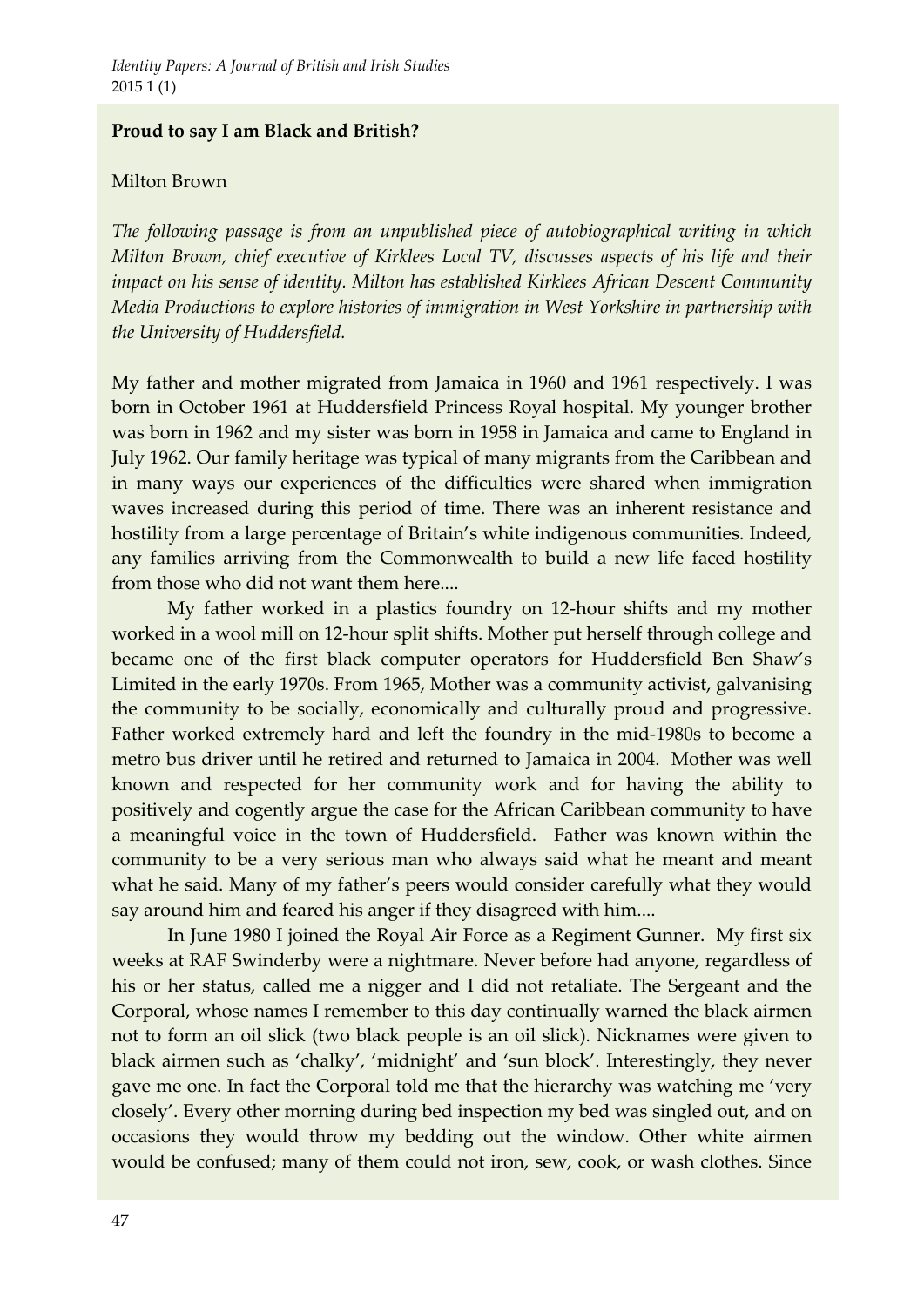my mother's death I had been doing these household chores for myself. On occasion it was me who would help them sort out their beds for inspection. I was so upset, and cried under the sheets quietly every night for about two weeks, but I knew I could not go back to the streets and father. The fact that I could not argue or fight back and had to accept this kind of racial abuse was destroying my very soul...

In 2011 I was awarded a Fellowship by the United Nations for People of African Descent. I felt proud. Has it been worth it? Do I feel any better about the issues of race discrimination and prejudice? Do I feel a sense of achievement now? Can I say, with pride, conviction and honesty that I am Black British or even English? In spite of all my achievements and the barriers that I have faced I can honestly say no. No, I do not feel Black British or English. From 1961 to the present day I feel the country has not progressed enough for people of African Descent. Still we see 52% of 16–25year-olds from the African Decent Community unemployed. There are just 30 black male head teachers in England's 21,600 state schools, triggering accusations that the countryʹs education system is 'institutionally racist'. Furthermore:

'Leading black academics are calling for an urgent culture change at UK universities as figures show there are just 50 black British professors out of more than 14,000, and the number has barely changed in eight years, according to data from the Higher Education Statistics Agency. Only the University of Birmingham has more than two black British professors, and six universities out of 133 have more than two black professors from the UK or abroad. The statistics, from 2009/10, define black as 'Black Caribbean or Black African' (Shepherd, 2011).

On reflection, my father was a very determined man. He would look people in the eye and consistently express what he wanted to say and he meant every word. As a youth I found this very destructive. As an adult, I value the strength and character of the man and walk in his footsteps with that same courage and selfbelief.

I am of the view that something has gone wrong in the way the African Descent Community see themselves. I believe there is an issue of displacement, a sense of giving up, a loss of hope, purpose and the motivation to collectively change our circumstances. I see and hear several successful black men and women and often wonder if they feel Black British, and if so, what are the cultural markers for them? Could their experience of success be the stimulus that provides a road map for the rest of us and enable me to feel proud to say I am Black and British?

For further details about Kirklees Local Television and their series of films about ethnic minority histories, see http://www.kirkleeslocaltv.com/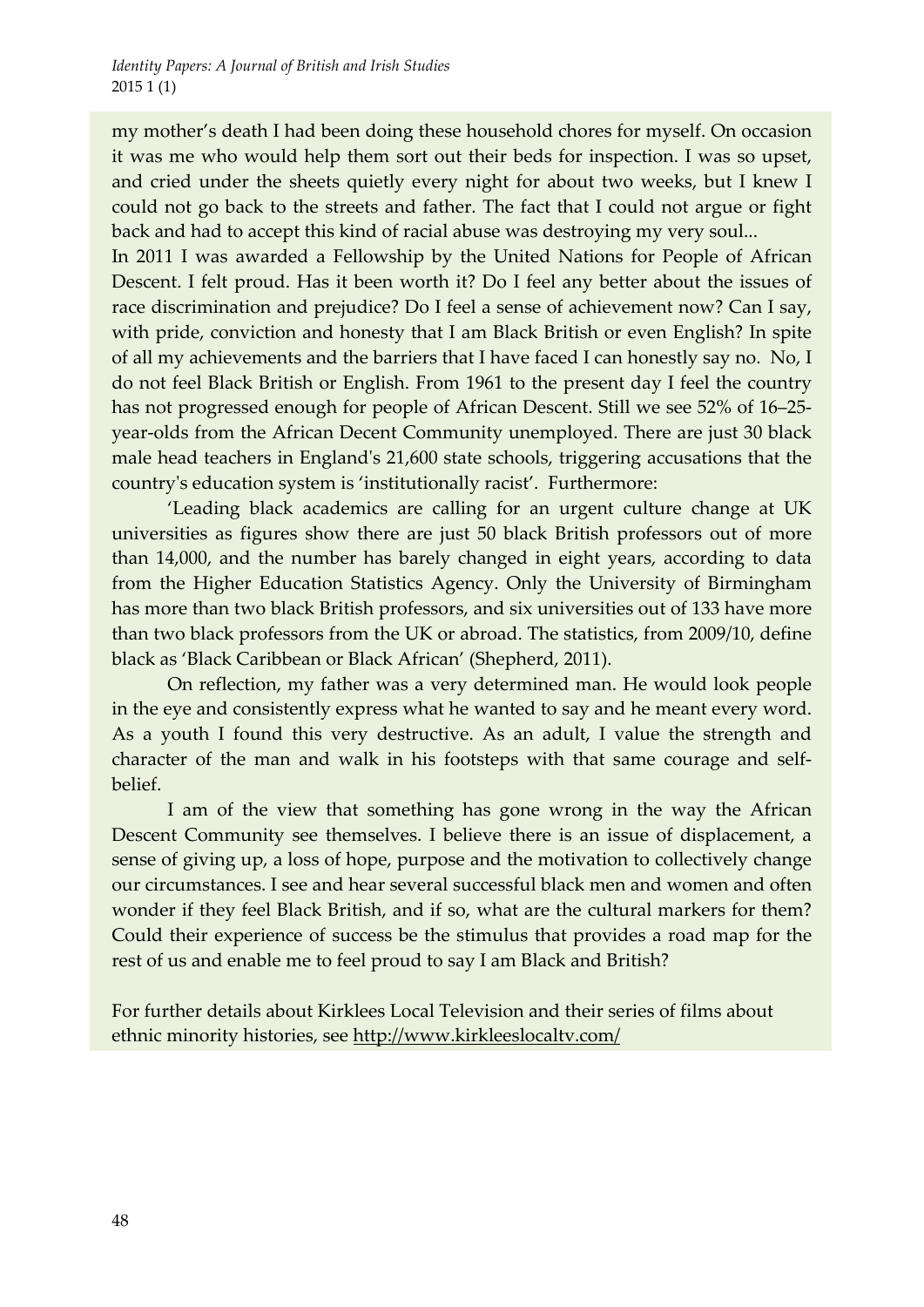*The co‐production of historical research seems to offer significant advantages in understanding national identities.* 

It promises to offer insights not necessarily open to university academics in understanding the life experiences of people in the past and the present. Furthermore, it underpins notions of the development of British culture through a series of conversations about the ways in which people within Britain live their lives in a world based on international mobility. It allows ways of understanding how the wide variety of identities of place, gender and ethnicity contribute to the negotiation of national identities in specific spatial contexts and at specific historical moments. Stephen High, in a considered and impressive argument about sharing authority in oral history, digital story‐telling and engaged scholarship does point out that collaboration 'is not always possible or even desirable' (High, 2009: 29). We would agree with such a statement, but we would ask all historians of national identity to consider whether the opportunities provided by co-production are likely to contribute not just to 'good history' but to better history.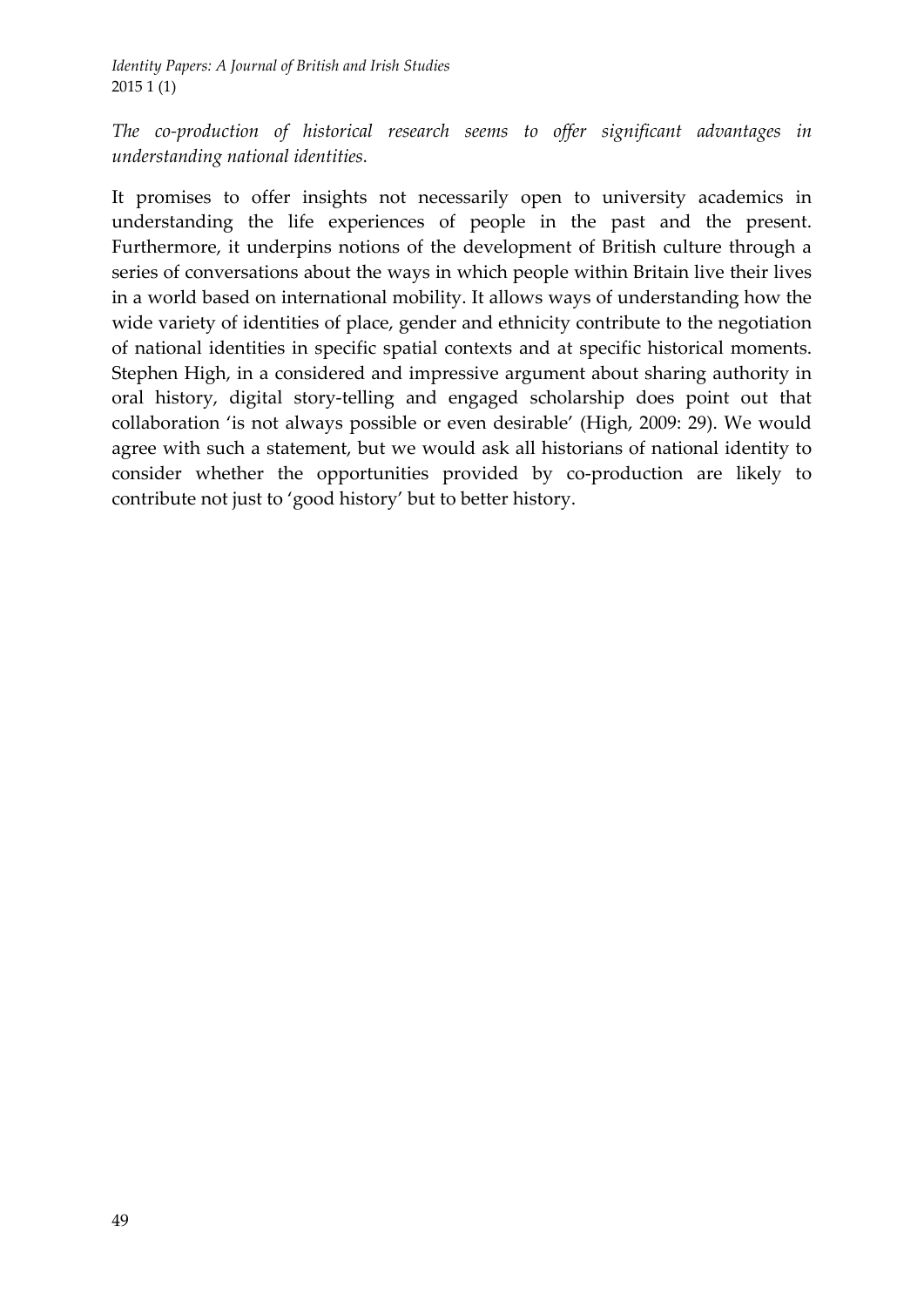#### **Notes**

- 1. For shared authority see, for example, Michael Frisch, 1990, and Steven High, Lisa Ndejuru, and Kristen O'Hare, 2009. The discussion of shared authority has limitations. It does not seem that a synthesis of thinking has been systematically undertaken and the notion is somewhat limited in oral history, since while it applies to the process and creating the primary source it usually does not extend into interpretations and outputs.
- 2. A major project we are working on at the moment is called Imagine: Connecting Communities Through Research. It asks community groups to think about how to 'Imagine better futures and make them happen' and our role is to consider how community groups and voluntary organisations use a reading of the past to think about themselves in the future. It is funded by the ESRC and AHRC under the Connected Communities programme. http://www.imaginecommunity.org.uk/
- 3. As we write, Birmingham City Councilʹs budget proposals for 2015/16, a response to the austerity of the Conservative‐Liberal Democrat government, will see 100 library staff losing their jobs and opening hours reduced from 73 to 40 hours per week.
- 4. An excellent case study in West Yorkshire is provided by Fiona Cosson (2010).
- 5. For WHBBH https://www.facebook.com/BlackBritHist). See also the panel discussion at University College London, March 2014, on 'Why isn't my professor black?' https://www.youtube.com/watch?v=mBqgLK9dTk4

#### *A note on the production of this article*

There are numerous people who have shaped our thinking on co-production and history, including community groups and academics from across the Imagine project, including Kate Pahl, Sarah Banks and Angie Hart (who introduced us to the notion of 'defining in the doing'), Natalie Walton, Steve Pool, Kim Aumann, Zanib Rasool and others. In and around Huddersfield we have had conversations with Rob Ellis, Jodie Matthews, as well as Jo Dyrlaga, Alice Brumby and Charlotte Mallinson at the university and in the town especially with Mandeep Samra from Sound System Culture. Nicole Harding kindly read through the essay. This wide range of discussion allowed us to develop our thinking and Paul and Liz drafted this essay from previously unpublished writing, drawing on each other's learning. Hardeep Sahota and Milton Brown were invited to contribute—Paul and Milton gave a joint paper at the first 'What's Happening in Black British History?' event in London in October 2014. In his reading of the essay, Milton encouraged us to foreground the importance of community partners in understanding feelings and Hardeep, as ever, encouraged us to think about history as being so much more than texts. But for all this collaboration before writing, we would consider this to be towards the lower end of the spectrum of coproduction. We do hope the essay and its parallel writing format recognizes the distinct contributions to co-production. We have taken the view that steps towards successful coproduction are better than declaring the methodology unfeasible.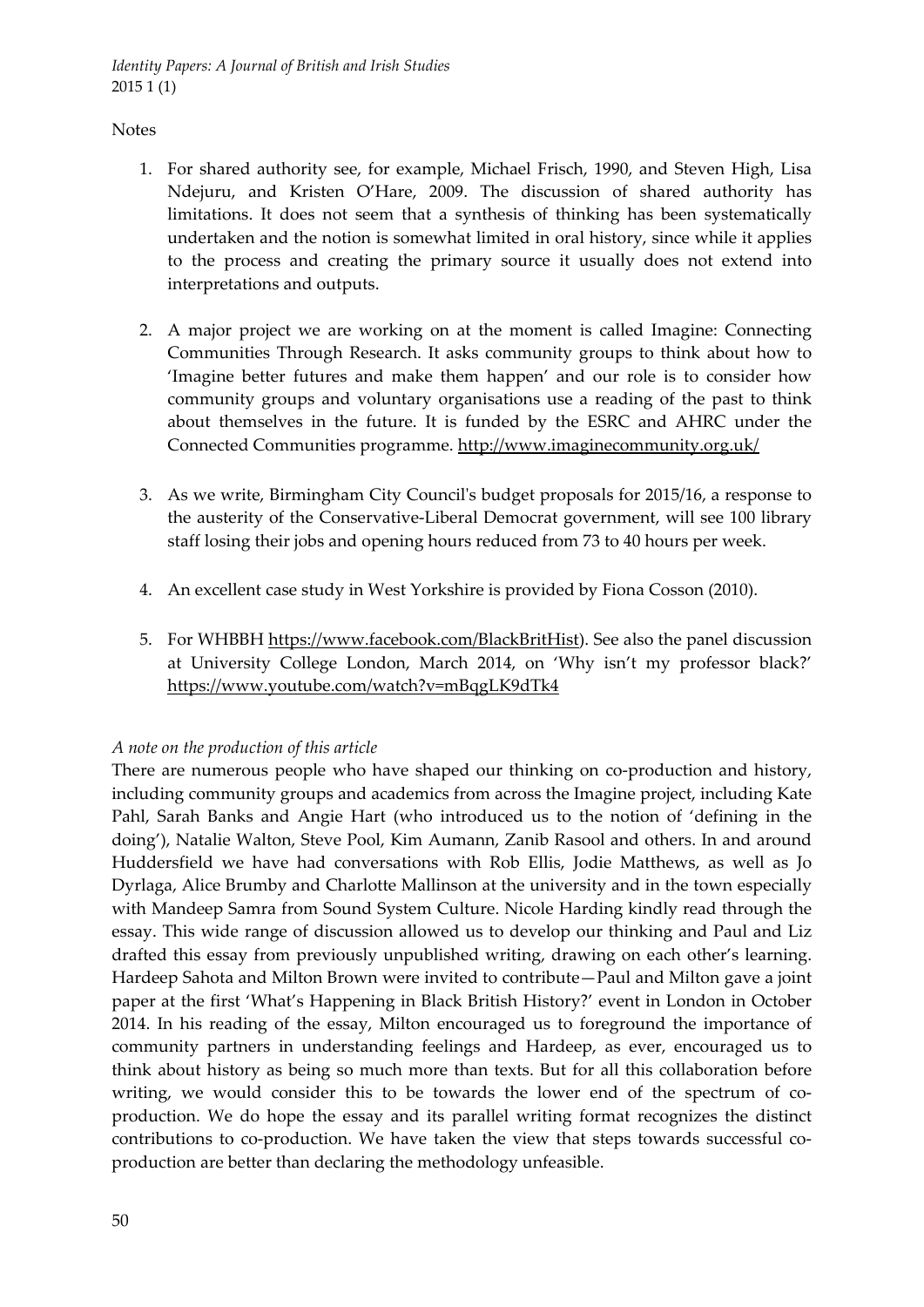*References*

Ackah, W. (2014). There are fewer than 100 black professors in Britain—why? Retrieved from http://www.newstatesman.com/politics/2014/03/there-are-fewer-100-black-professorsbritain‐why.

AHRC. (n.d. a). *Connected Communities*. Retrieved from http://www.ahrc.ac.uk/Funding‐Opportunities/Research‐funding/Connected‐ Communities/Pages/Connected‐Communities.aspx.

AHRC. (n.d. b). *Collaborative doctoral awards*. Retrieved from http://www.ahrc.ac.uk/Funding‐Opportunities/Pages/Collaborative‐Doctoral‐Awards.aspx

AHRC. (2013). *Connected Communities programme and Care for the Future theme: call for co‐ ordinating centres for community research and engagement to commemorate the centenary of the First World War*. Retrieved from

http://www.ahrc.ac.uk/Funding‐Opportunities/Documents/Connected‐Communities‐WW1‐ call‐Accessible.pdf.

AHRC Leadership Fellows. *Connected Communities*. Retrieved from http://connected‐communities.org/.

Borgman, C. (2009). The digital future is now: a call to action for the Humanities. *Digital Humanities Quarterly, 3* (4). Retrieved from http://www.digitalhumanities.org/dhq/vol/3/4/000077/000077.html.

Charlton, J. (2000). *Nothing about us without us: disability oppression and empowerment*. Berkeley and Los Angeles: University of California Press.

Cosson, F. (2010). Voice of the community? Reflections on accessing, working with and representing communities. *Oral History*. *38* (3), 95–101.

Durose, C., Beebeejaun, Y., Rees, J., Richardson, J. and Richardson, L. (2011). *Towards co‐ production in research with communities.* Swindon: AHRC Connected Communities.

Filene, B. (2012). Passionate histories: 'outsider' history‐makers and what they teach us. *The Public Historian*, *34* (1), 11–33. http://dx.doi.org/10.1525/tph.2012.34.1.11

Frisch, M. (1990). *A shared authority: essays on the craft and meaning of oral and public history*. Albany: State University of New York Press, 1990.

Frisch, M. (2011). From *A shared authority* to the digital kitchen and back. In Adair, B. (Ed.) *Letting go? Sharing historical authority in a user‐generated world* (pp. 126–137). Philadelphia: Pew Centre for Arts and Heritage.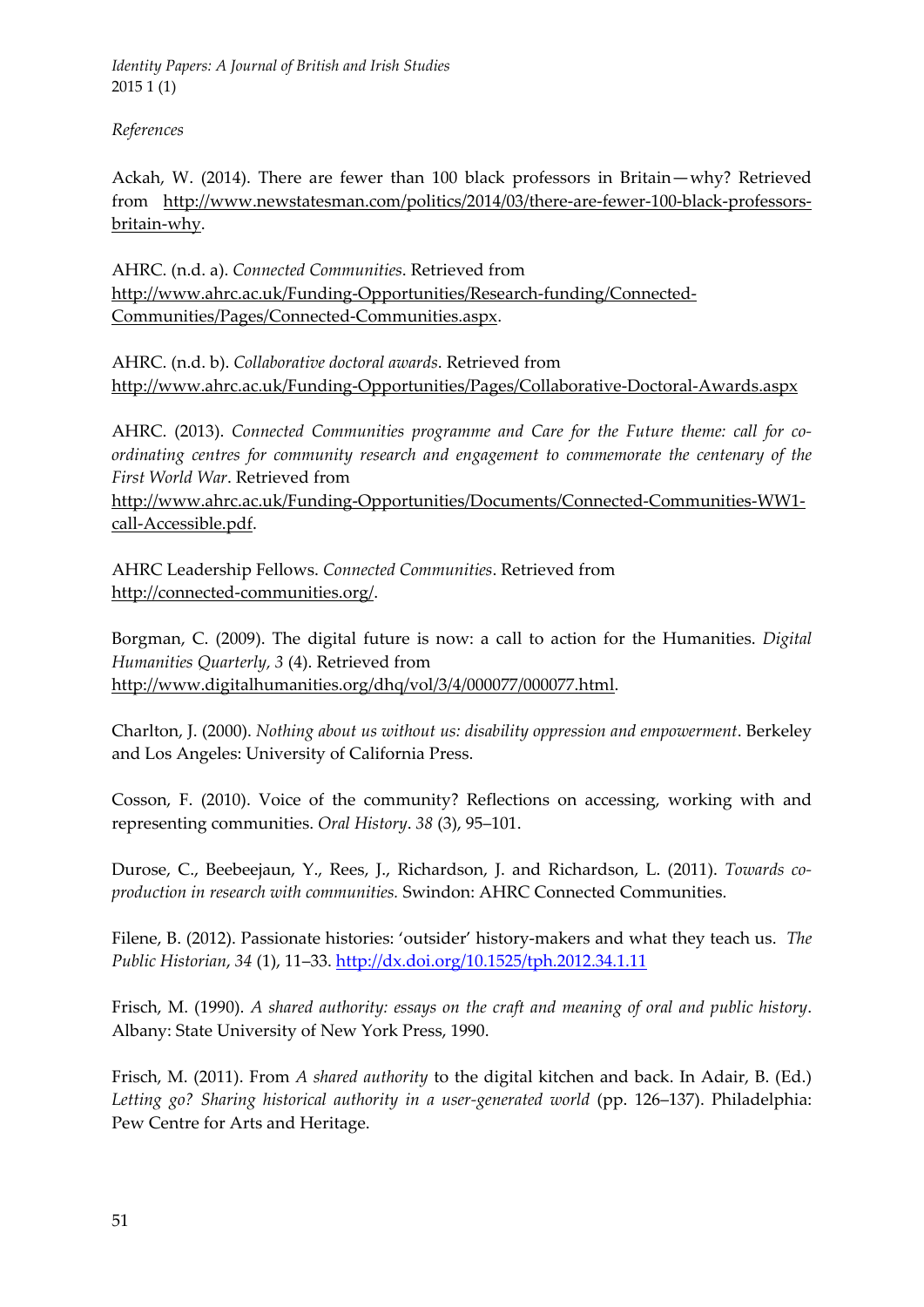Gibbons, M. (1994). *The new production of knowledge: the dynamics of science and research in contemporary societies*. London: Sage.

Green, J. (2000). *Taking history to heart: the power of the past in building social movements*. Amherst MA: University of Massachusetts Press.

Guldi, J. and Armitage, D. (2014). *The history manifesto*. Cambridge: Cambridge University Press. http://historymanifesto.cambridge.org/.

High, S. (2009). Sharing authority: an introduction. *Journal of Canadian Studies*, *4* (3), 12–34.

High S., Ndejuru, L. and O'Hare, K. (Eds.). Sharing authority: community-university collaboration in Oral History, digital storytelling, and engaged scholarship. Special edition.

History & Policy. (n.d.). http://www.historyandpolicy.org/about-us/what-we-do.

Imagine: Connecting Communities Through Research. (n.d.). http://www.imaginecommunity.org.uk/.

International Federation of Public History (IFPH). (n.d.). http://ifph.hypotheses.org/.

Kean, H. (2010). People, historians, and public history: demystifying the process of history making. *The Public Historian*, 32 (3), 25‐38. doi:10.1525/tph.2010.32.3.25

Library of Birmingham. (2014). Connecting Histories. Retrieved from http://www.libraryofbirmingham.com/event/Events/connectinghistories

Lynch, B. and Alberti, S. (2010). Legacies of prejudice: racism, co-production and radical trust in the museum. *Museum Management and Curatorship*, *25* (1), 13–35. doi: 10.1080/09647770903529061

Martin, S. (2010). Co‐production of social research: strategies for engaged scholarship. *Public Money & Management*, *30* (4), 211–218. doi:10.1080/09540962.2010.492180

Modern British Studies @ Birmingham (2014). Working Paper No. 1. Retrieved from https://mbsbham.wordpress.com/working‐papers/working‐paper‐no‐1/.

Mohammed, I. (2014). Connecting histories—voices past and present: the backdrop. Retrieved from https://mbsbham.wordpress.com/2014/11/21/connecting‐histories‐voices‐past‐and‐present‐ the‐backdrop/.

NCPH. (n.d.). What is public history? http://ncph.org/cms/what‐is‐public‐history/.

Orwell, G. (1941). *The lion and the unicorn: socialism and the English genius*. Retrieved from http://orwell.ru/library/essays/lion/english/e\_eye.